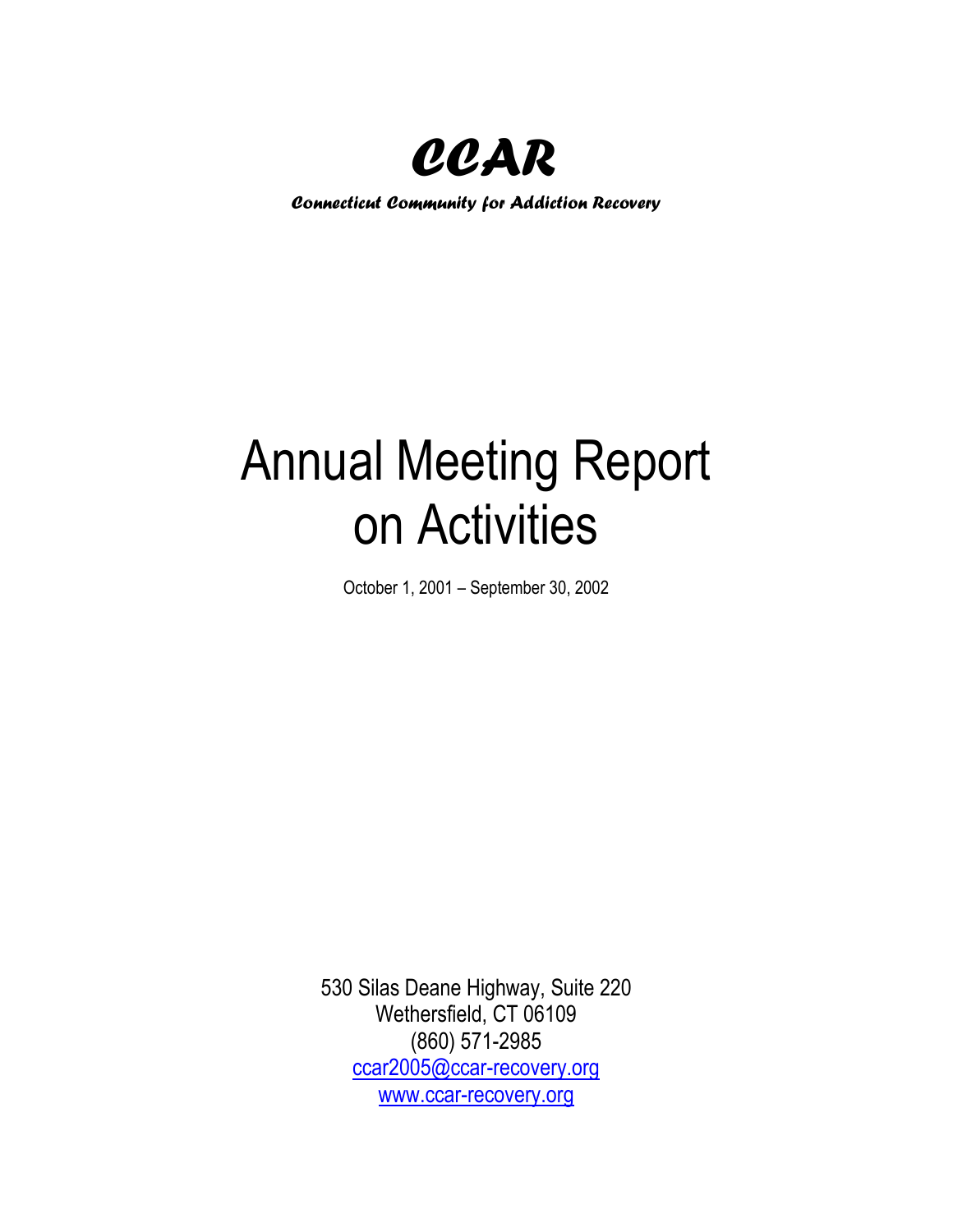Dear CCAR member,

The following report is a compilation of the quarterly reports we send to our two major funding sources, the Center for Substance Abuse Treatment (CSAT) and the Department of Mental Health and Addiction Services (DMHAS). The activities are listed under the corresponding CCAR goal with which they most closely align. I hope this helps you see the tremendous progress we've made over the last fiscal year and given our humble beginnings back in November of 1997, I find these successes even more impressive. It is with great honor and respect for the CCAR staff, membership, volunteers and all recovery advocates that I offer this report.

Sincerely,



Robert Savage CCAR Project Director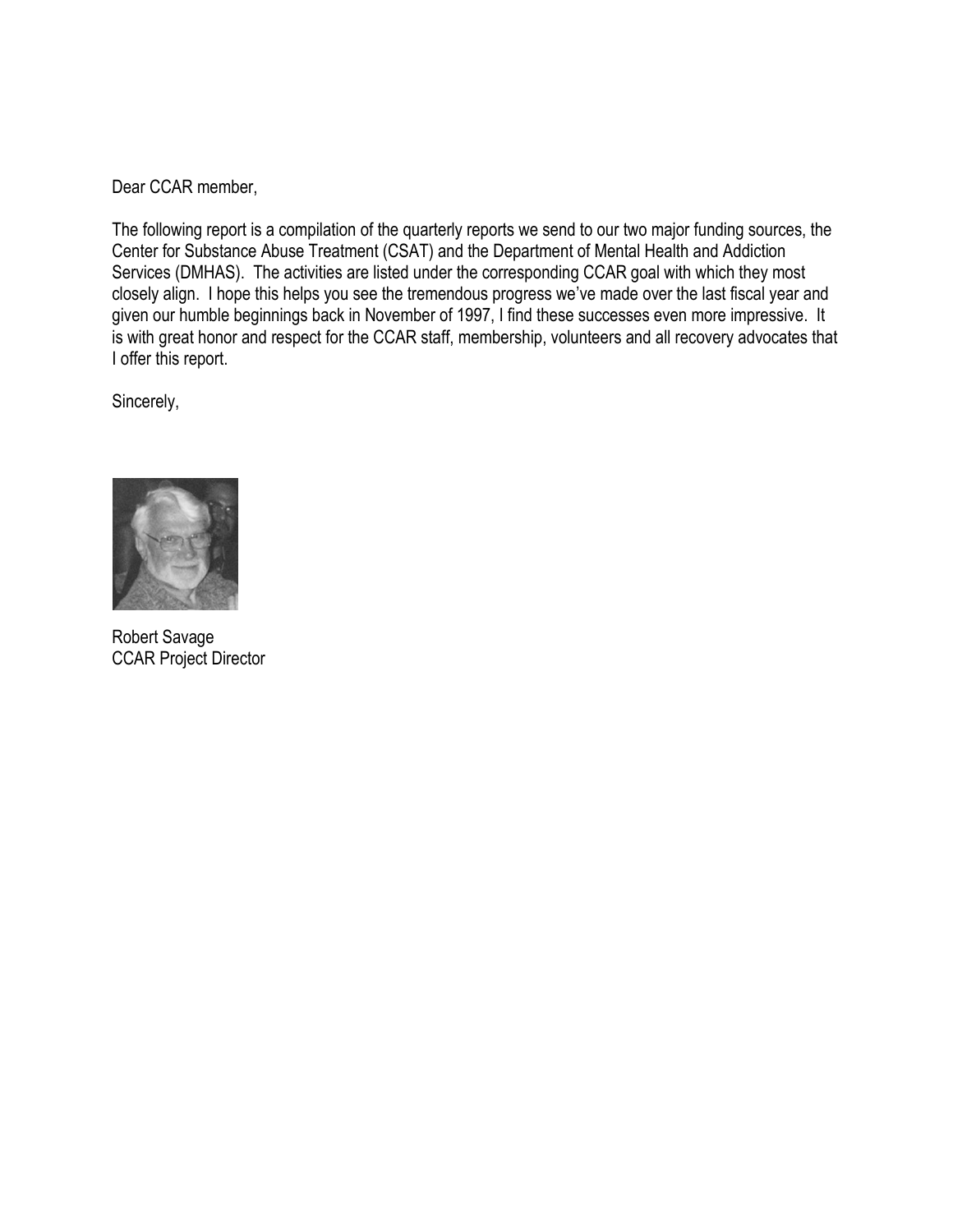# **Project Highlights: First Quarter FY02 (October, November, December 2001)**

#### *Goal 1: Expand and build the CCAR organizational structure to expand capacity and effectively support our CCAR membership.*

We spent a considerable amount of time this quarter helping to ensure that our organization is well positioned to work effectively as a 501(c)(3) organization. A new administrative assistant, Pat Howard, with extensive accounting experience was hired. We contracted with a CPA to assist us in providing our accounting needs and developing our accounting structure. We are negotiating with Audit Firms who will provide the required independent audit. We completed and submitted our Policies and Procedures Manual to the Center for Substance Abuse Treatment which will hopefully result in our being taken off the high-risk status – a normal precautionary measure for a new  $501(c)(3)$ . We are making the necessary changes to insure that we are in compliance with our new Personnel and Purchasing Policies. We negotiated the phase-out process with our fiduciary, Communities in Action (CIA) that is based in Stamford. We feel that we are progressing well in this process.

John Shea started work in November as the second Associate Director along with Phillip Valentine. Mr. Shea, a person in recovery, has worked a number of years in addictions treatment as a manager, marketing specialist, clinician and educator. He had served on the CCAR Board of Directors since 1999. He brings a special prospective to our staff and helps to balance the experience of the Project Director and the other Associate Director.

On November 13, CCAR held its second Annual Meeting. Well over 100 members were in attendance. The Department of Mental Health and Addiction Services (DMHAS) Deputy Commissioner Arthur Evans gave the keynote address citing Recovery Walks!, the Recovery Core Values and the development of local CCAR Chapters as highlights of the past year from the Department's perspective. A 14 member Board was elected with Felix Rivera assuming the role of President. They have all been identified as leaders in the CCAR membership and were ready and eager to assume leadership roles. We will provide training for some to assist them in serving effectively on the CCAR Board as well as other boards they may choose to serve on to represent the recovery community.

On October 3, over 200 people gathered in Bridgeport for the kick-off of that local CCAR Chapter. This chapter had been meeting for several months as a Friends of Recovery group and this event was held in celebration of joining forces with CCAR. CCAR worked collaboratively with RYASAP in organizing the event. A vice president of a large treatment program in the area was master of ceremonies and the speakers were Commissioner Thomas Kirk along with Mr. Savage, Mr. Valentine and Mr. Askew, the CCAR coordinator in the area. The most moving part of the evening was hearing the recovery stories from persons in the audience.

On November 15, 22 people gathered for the first CCAR Chapter meeting in the state's capital, Hartford. Facilitated by Area Coordinator Joey Petrello, the group discussed the history of CCAR, the role they might have as a CCAR member and issues of concern to the recovering community in Hartford. The group held a second meeting in December. At the end of December Joey Petrello resigned and took the opportunity to become a Recovery Manager for a managed care organization in the state. His experience with CCAR as staff and a volunteer helped provide him with the necessary skills to move his career in that direction. CCAR has begun the process of hiring a new Area Coordinator. Note: Terrianne Deko was hired in March 2002.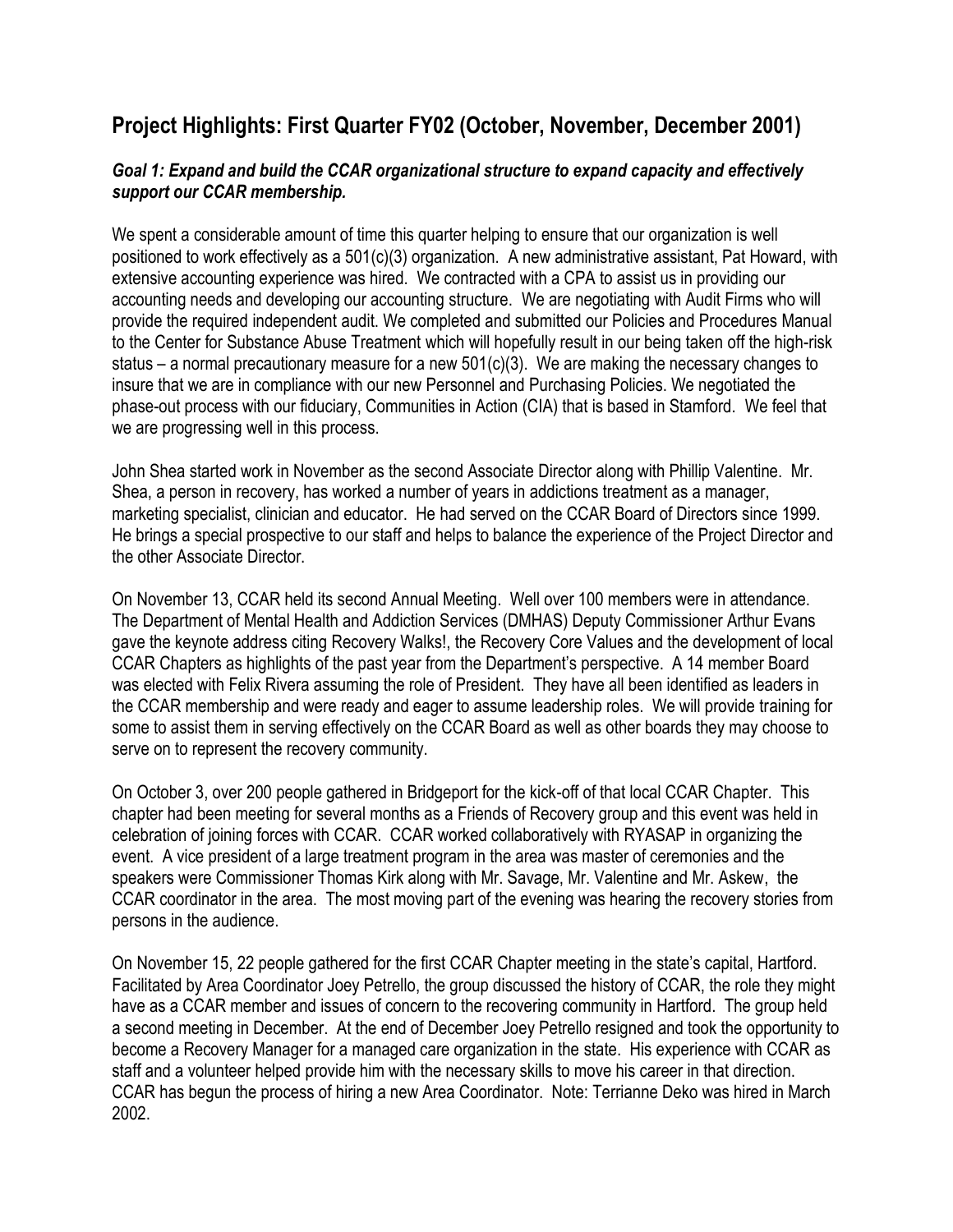One of CCAR's primary interests this year will be to recruit more family members. We are planning to hold a number of focus groups with families who consider themselves in recovery. These families could have a member who is in recovery or a member who is still actively using. We have completed the development of the questions that we plan to use in the focus groups and will start to schedule the groups in the near future. All focus groups will be taped and used as a basis for a planned article to be co-authored by William White and Bob Savage entitled "The Role of Families in the New Recovery Movement".

In December, CCAR held a full-day staff retreat to discuss internal policies and procedures, to develop the CCAR team and to discuss the implementation of the new Department of Mental Health and Addiction Services (DMHAS) and the CSAT RCSP goals and objectives. Additional staff retreats are planned.

The CCAR website is maintained, updated and retooled by Mr. Valentine. The address is [www.ccar](http://www.ccar-recovery.org/)[recovery.org.](http://www.ccar-recovery.org/) This quarter the website received a total of 46,079 hits, and averaged 21 full visits a day.

A number of CCAR members and staff attended the NEAAR conference in Jiminy Peak, MA on Family Issues. Two CCAR members facilitated workshops.

#### *Goal 2: Empower the CCAR membership to influence themselves, their families, policy makers, service provides, and the general public regarding recovery issues.*

DMHAS has received funding from CSAT to help identify and assist individuals in the state who have been traumatized as a result of the terrorist attack of September 11, 2001. Their targeted audience is the general public, the mental health and addiction treatment programs and recovery community. CCAR applied for and was awarded a \$50,000 grant to identify members of the alcohol and other drug addiction recovery community who may need assistance. Our intention is to organize three to four regional forums to address this trauma issue and is currently in the early planning stages. Our approach will be based on the experience gained during our Recovery Walks! that was held only five days after the disaster where we had 1800 to 2000 people present. Many persons described the experience of being with so many persons from the Recovery Community as very healing for them. We hope to duplicate this experience by using some of the same strategies used in organizing Recovery Walks!

During the quarter, CCAR staff had two separate meetings with the chairs of the State Legislature Judiciary Committee, one with Senator Eric Coleman and the other with Representative Michael Lawlor. They were very responsive and invited us to organize a Subject Matter Public Hearing to be held before their committee on issues of concern to the alcohol and other drug addiction recovery community during the latter part of February 2002 or early March. We are told that a Subject Matter Public Hearing before the Judiciary Committee is very rare. As indicated, we are there at the invitation of the Judiciary Committee to help educate them on issues of importance to us and will not be addressing any specific bills. Our intention is to provide education primarily on the felony issue and how difficult it is for recovering persons to progress in their recovery as a result of a felony committed a number of years ago. This topic has very strong interest among our membership across the state.

On November 5, Mr. Valentine delivered "The Language of Recovery" training to 15 people at the Windham Chapter. Designed by Mr. Valentine, this training explores the power of language and the differences between the recovery community and those still active. The evaluations for this training were outstanding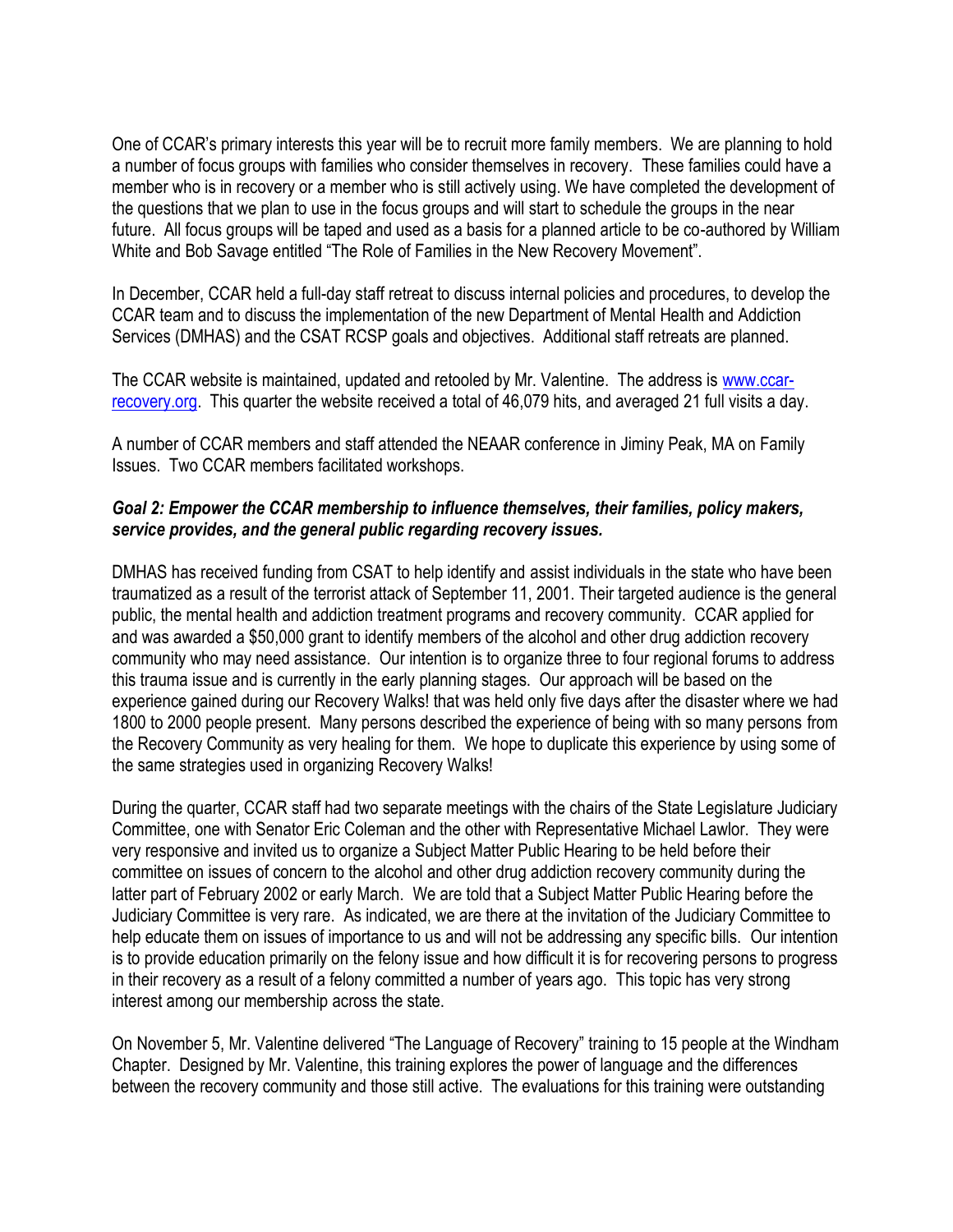and we feel that this training has significant potential for helping to reduce stigma within the Recovery Community.

CCAR signed a contract with High Point Communications Group, Inc. to assist CCAR in implementing a Strategic Communication Process. CCAR, with training and guidance from High Point, will take a series of steps to develop a consistent message throughout the organization. It is hoped that this process will help develop appropriate and common messages and reinforce the sense of community throughout the CCAR staff, board and membership and to enhance CCAR's continued efforts to become better known across the state.

#### *Goal 3: Organize recovering persons within professional and special population groups to form recovery advocacy organizations.*

During this quarter, Mr. Savage worked closely with Dr. Mark Kraus, president of the CT Chapter of ASAM (American Society of Addiction Medicine) to explore opportunities of how we may work together. One possibility is to produce a video with the intent of helping the general public gain a better understanding of alcohol and other drug addiction treatment and recovery. Other possibilities of collaboration are being discussed. We feel that this relationship has the potential of being beneficial to both parties.

During this quarter, Mr. Savage concluded his work with the Latino HIV Integration Project in New Haven, CT. This was a planning project that sought to bring different agencies and organizations together to deal with HIV and addiction issues which resulted in a plan, developed by Latino consumers of HIV services in New Haven and Bridgeport that was submitted to DMHAS. This was another excellent example of seeing the power of recovering persons when given the opportunity and support to tell their stories and assume a leadership role.

#### *Goal 4: Establish and enhance advocacy/education linkages with the five addiction treatment systems in Connecticut.*

On November 29, CCAR along with Advocacy Unlimited, Inc., a mental health advocacy organization and DMHAS designed, developed and implemented a conference "Recovery Works: Reframing Our System of Care" to focus on the Recovery Core Values. The conference opened with DMHAS Commissioner Thomas Kirk strongly supporting these Recovery Core Values to the point where his vision is to develop a recoveryoriented system of care based on the core values and which will be included in their funding contracting and Request for Proposal Process documents. CCAR Project Director Bob Savage, Advocacy Unlimited Executive Director Yvette Sangster, CCAR Associate Director Phillip Valentine and Steve Fry, a Consumer Advocate, presented the Recovery Core Values to an audience of over 200 consisting mostly of treatment providers – both addictions and mental health – and persons in recovery. A panel of persons in recovery spoke with CCAR Board of Directors Vice-president Mickey Parker who told his story. Workshops included "How to have a Recovery-Oriented System of Care" co-facilitated by CCAR Associate Director John Shea, "Treatment Culture and Recovery Culture" co-facilitated and designed by Mr. Valentine, "Identifying Recovery Oriented Research based Programs", "The Language of Recovery", "How Recovery Practices Improve Treatment Outcomes" facilitated by Mr. Savage and "Emerging Challenges to Recovery". To close the conference, Mr. Savage presented an Exemplary Program Award to Catapult Services, Inc., a recovery based organization that provides Recovery Support Services. This conference will serve as a steppingstone to a CSAT funded conference to be held on September 18-19, 2002. CCAR is very involved in the planning of this event. William White has already agreed to be a keynoter and workshop facilitator.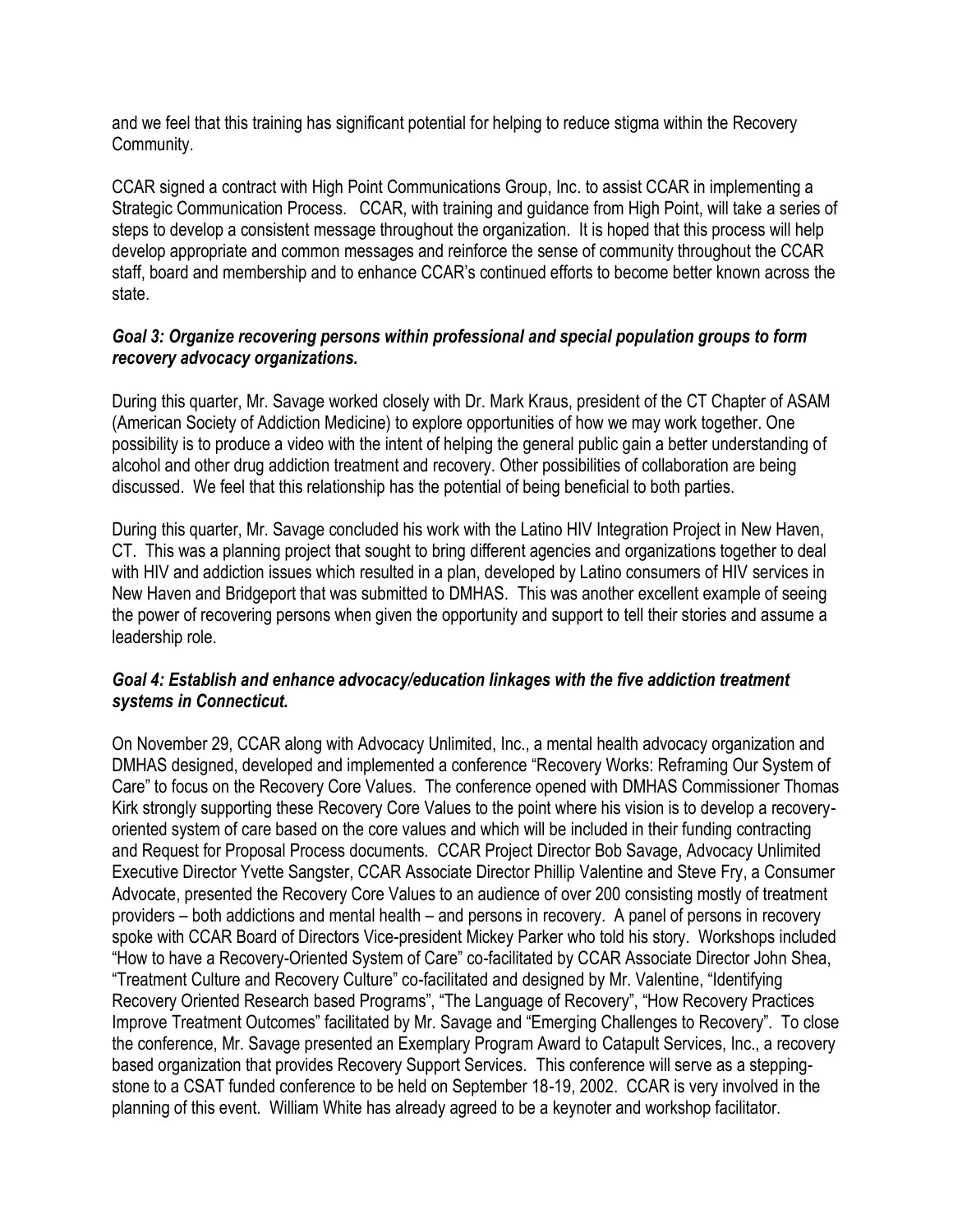In December, the Department of Children and Families (DCF), in collaboration with the Regional Youth/Adult Substance Abuse Project (RYASAP) and the University of Connecticut Health Center Department of Community Medicine (UCHC) received notice that they would receive funding for their Connecticut Adolescent Treatment Community Action Grant and asked Mr. Valentine to chair the Statewide Consensus Building Group. CCAR looks forward to providing the recovery perspective during this planning process and looks to build a collaborative relationship with DCF.

#### *Goal 5: Improve the use of recovery treatment concepts directly with treatment providers providing services within the five treatment systems.*

CCAR had an opportunity on December 19 to work with a large treatment program in the state to assist them in implementing the Recovery Core Values. CCAR staff made a presentation to the total program administrative staff as well as the staff and clients of the Women and Children Treatment Component selected as a place to start the implementation process. They gathered information and reactions to implementing the Recovery Core Values in their program and will be meeting with the vice-president of the organization to provide the results of our visit. Two other large treatment programs are interested in having us work with them on this. With DMHAS's strong support that these Recovery Core Values will be implemented in all the treatment programs they fund, there is future funding potential as a result of this initiative.

During this quarter CCAR staff had the opportunity to visit two large state-run treatment programs. We requested the visit as a result of our concerns regarding the treatment regimen used at one of the facilities. The DMHAS Deputy Commissioner accompanied us during both visits. Recommendations for change were submitted to DMHAS and we are now waiting for the results. We used the Recovery Core Values as a guideline for the visits.

#### *Goal 6: Develop recovery-oriented corporations within the recovery community to employ recovering persons to provide recovery support services and other recovery-related services.*

No significant activities took place this quarter to address this goal.

#### *Goal 7: Improve the status and increase the numbers of alcohol- and drug-certified counselors in recovery working in the alcohol and drug treatment field in Connecticut.*

No significant activities took place this quarter to address this goal.

#### *Goal 8: Reduce the stigma associated with addiction within the addiction treatment programs and the recovering community.*

We feel that the work we are doing with treatment programs in implementing our Recovery Core Values will help reduce stigma within that particular treatment program. What we learn here will help us work with other treatment programs.

## *Goal 9: Obtain alternative funding to replace the CSAT funding over the three-year period.*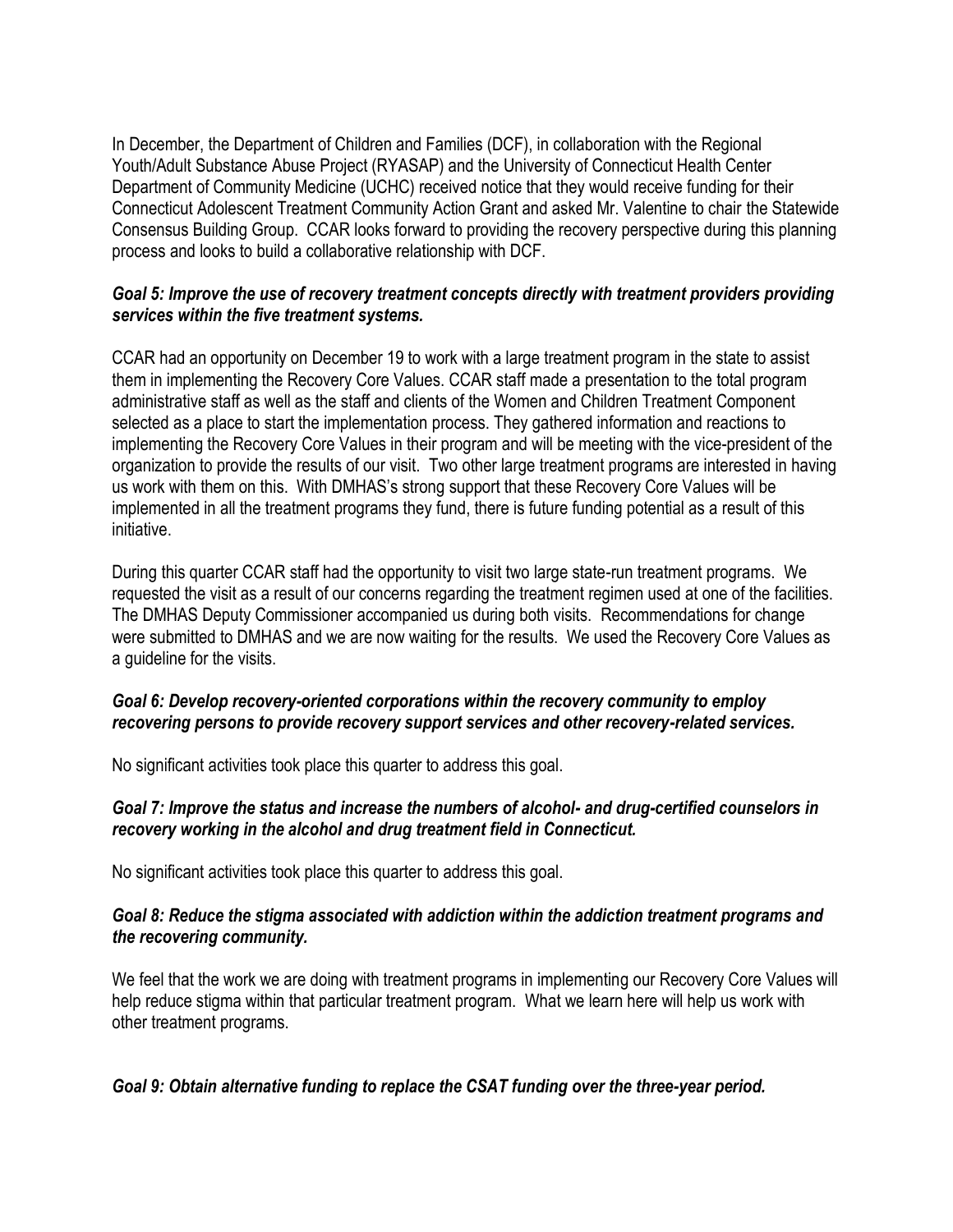We feel that the work we are doing to implement the Recovery Core Values may help us in this area. We are still struggling with this. No other specific activities related to applying or asking for replacement funding took place this quarter

#### *Goal 10: Measure the results of CCAR-implemented goals and objectives over the three- year period.*

No work has been started as yet on our evaluation process. We have to discuss this further with our Project Officer

#### *Other areas:*

Three CCAR staff attended the CSAT RCSP grantee conference in Arlington, VA as well as the National Summit in St. Paul, MN.

# **Project Highlights: Second Quarter FY02 (January, February, March 2002)**

#### *Goal 1: Expand and build the CCAR organizational structure to expand capacity and effectively support our CCAR membership.*

As noted in last quarter's report, one of CCAR's primary interests this year will be to recruit more family members. We are planning to hold a number of focus groups with families who consider themselves in recovery. These families could have a member who is in recovery or a member who is still actively using. The focus group questions have been finalized. We had our first focus group on February  $8<sup>th</sup>$ . The meeting was recorded and transcribed. All other focus groups will be taped and used as a basis for a planned article to be co-authored by William White and Bob Savage entitled "The Role of Families in the New Recovery Movement".

CCAR held three general membership meetings on January 8<sup>th</sup>, February 12<sup>th</sup> and March 12<sup>th</sup>.

CCAR local chapters (Bridgeport, Hartford, New London, Stamford and Windham) each met three times for a total of 15 local chapter meetings.

#### Chapter Highlights

- Bridgeport: Held a Legislative Breakfast on January 23<sup>rd</sup>. One State Senator and 5 State Representatives attended and listened to 8 Bridgeport Chapter members tell their stories of recovery. The breakfast was strictly informational in nature.
- Hartford: Involved in DMHAS regional planning process
- New London: Held a Legislative Breakfast on January  $26<sup>th</sup>$  and had attendance of 2 State Representatives and 1 of New London's Deputy Mayors. Also in attendance were 18 CCAR members from the New London area. Four of the New London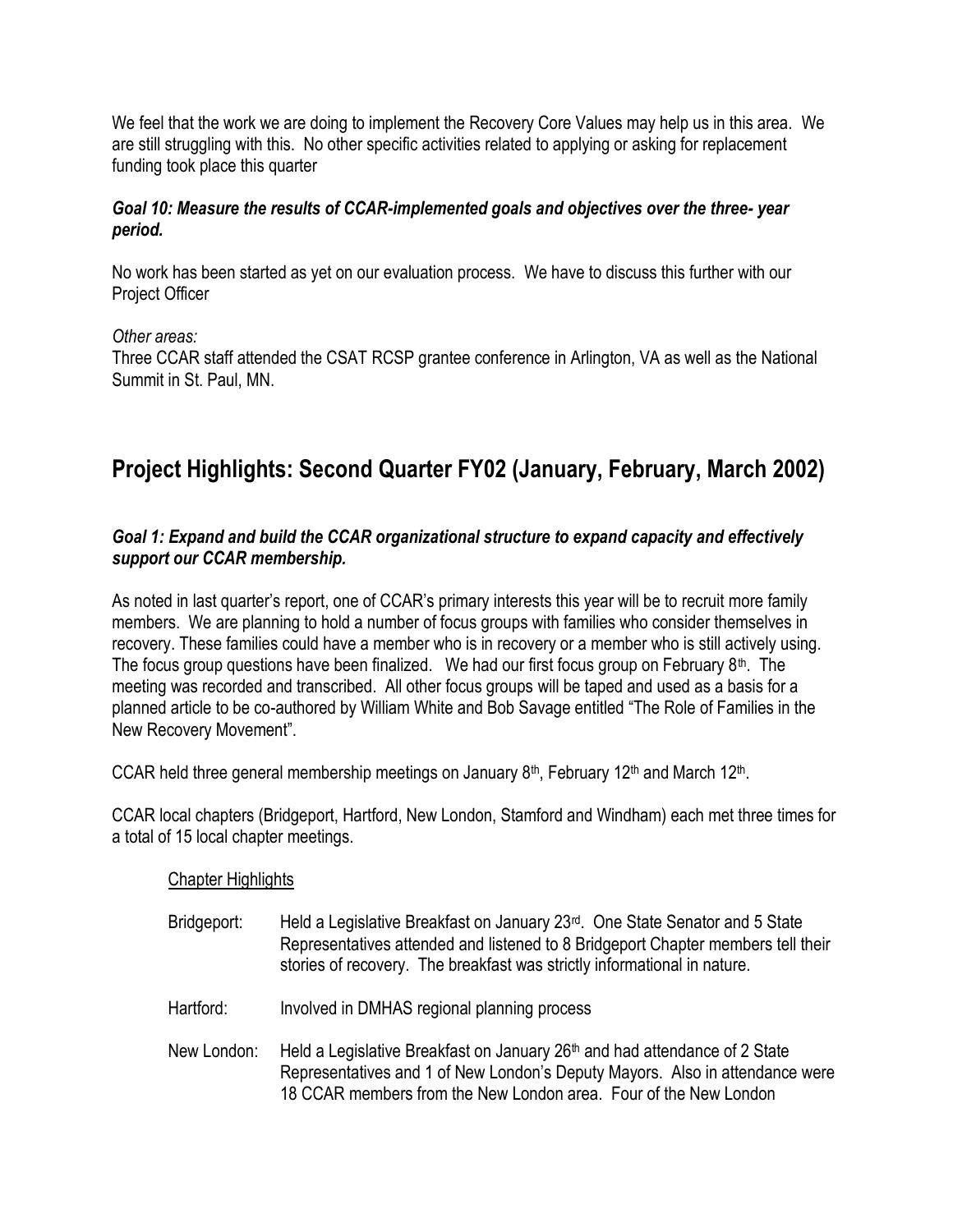members shared their personal stories of recovery. This event was strictly informational in nature.

Involved in DMHAS regional planning process

- Stamford: Held a Chapter 1-year anniversary celebration
- Windham: Held a Legislative Breakfast on February 2<sup>nd</sup>. There were 2 State Representatives and the First Selectman of Windham and 10 CCAR members in attendance. Four Windham Chapter members shared their personal stories of recovery. The breakfast was informational and introductory.

Every other week 1-hour, call-in public access TV show, "Positive Faces" Involved in DMHAS Regional Planning process Presented to the Windham Rotary Club

Meetings were held with staff and the decision made to open 3 new chapters next quarter in Danielson, New Haven and Norwalk (note: for staffing reasons the Danielson chapter was not opened).

During this quarter, CCAR called for scholarship applications from the membership to the New England School of Addiction Studies at Franklin Pierce College in Rindge, New Hampshire June 16-21, 2002 and received 38 applications. CCAR, in collaboration with the Department of Mental Health and Addiction Services (DMHAS), found enough resources to send 17 CCAR members and 3 staff to the school. Most of those selected are first-time attendees of the school. Bob Savage, Phillip Valentine and John Shea will give a major presentation "The Recovery Perspective: Beyond the Treatment Episode" and will deliver an 8-hour course by the same name.

The CCAR staff held a one-day staff retreat to initiate policies related to our 501(c)(3) status, review our overall membership, recruitment approach especially as they relate to our chapters located across the state and to plan initiatives for the coming months.

The CCAR website is maintained, updated and retooled by Mr. Valentine. The address is [www.ccar](http://www.ccar-recovery.org/)[recovery.org.](http://www.ccar-recovery.org/) This quarter the website received a total of 64,336 hits, an increase of 18,257 from last quarter's 46,079 hits.

Internally, CCAR worked on providing a comprehensive fringe benefits program for its employees, streamlined and updated the membership database (now over 1200 members), researched and purchased SmartMail software from Pitney Bowes to assist with monthly mailing and direct mail campaigns and reviewed resumes for a secretarial position. Also, the accounting procedure has now been fully implemented and all fiscal procedures and policies are in place.

*Goal 2: Empower the CCAR membership to influence themselves, their families, policy makers, service provides, and the general public regarding recovery issues.*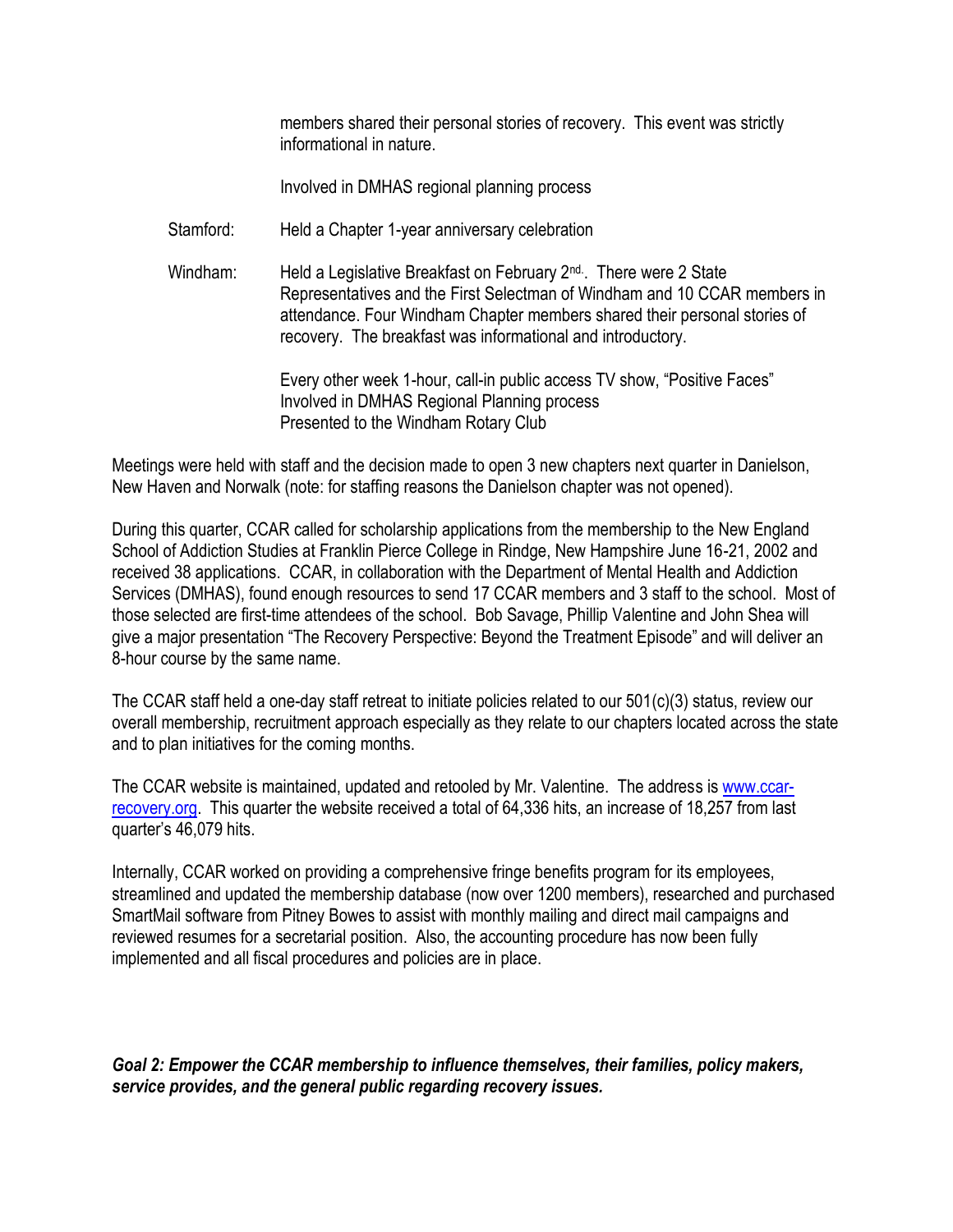On March 11, 2002 at the invitation of the Judiciary Committee of the Connecticut State Legislature, CCAR provided an Informational Forum. As a result of hard work on the part of the CCAR Ad Hoc Committee that met several times before the event, between 130 and 150 people supported CCAR by their attendance. During the past 3 years as CCAR participated in Legislative Days, membership feedback led us to understand the many issues involving the criminal justice system. Sixteen people gave powerful testimony framing out CCAR's core message. This was another example of the recovery community's ability to educate legislators. John Shea delivered an editor's advisory on Friday, March  $8<sup>th</sup>$  and press releases were distributed on Monday throughout the pressroom. At the general membership meeting the next day, John asked for feedback from those who attended. The Informational Forum did not address any specific bills and was strictly educational. Comments were as follows:

"Awesome experience in so many ways. We had close to 150 people supporting CCAR. The Senators and Representatives on the Committee showed a great deal of interest in the testimony. One State Representative was impressed by the information and could change his mind on some significant issues."

"The forum went very well and we accomplished a lot. The committee heard and agreed with us. I was impressed with the number of people who were there in support."

"Through its core message, CCAR was able to make great strides; we went up several notches in legislators' views. We stayed within the forum's 2-hour schedule and the Committee was impressed with our position and our keeping to the 2-hour time frame."

"I felt the forum went very well. The questions posed by the legislators to those giving testimony spoke to their ability to read between the lines about the recidivism message: recovery support services are critical to outcomes and reducing recidivism."

"I thank everyone and John (Shea) for the great job they did preparing for the Informational Forum. I felt the Judiciary Committee was impressed by the CCAR membership as they presented a recovery voice to address issues. Bridgeport Chapter member Mary Henry was grateful for the opportunity to speak out."

"We are educating and changing policy. Lives were changed as a result of the forum. That happens to CCAR members over and over again. CCAR has developed some very good relationships with some very influential people."

"I was very proud to be a part of CCAR. CCAR yellow badges were in view all over and as the morning progressed, more and more people came in support. I am especially impressed because Monday was a workday. My church supported advertising the event in their church bulletin.

"I was touched by the depth of the stories. I plan to include people's testimonies on the website and would like to develop a website "Story of the Month" as an excellent way to listen to people's stories. I urge people to submit their stories for inclusion. The day "had legs" and it will continue to grow. I am impressed that the Informational Forum was taped and will be shown over and over again. Jim Mattingly also was taping the day and came away with some great footage that he will incorporate into the new video project."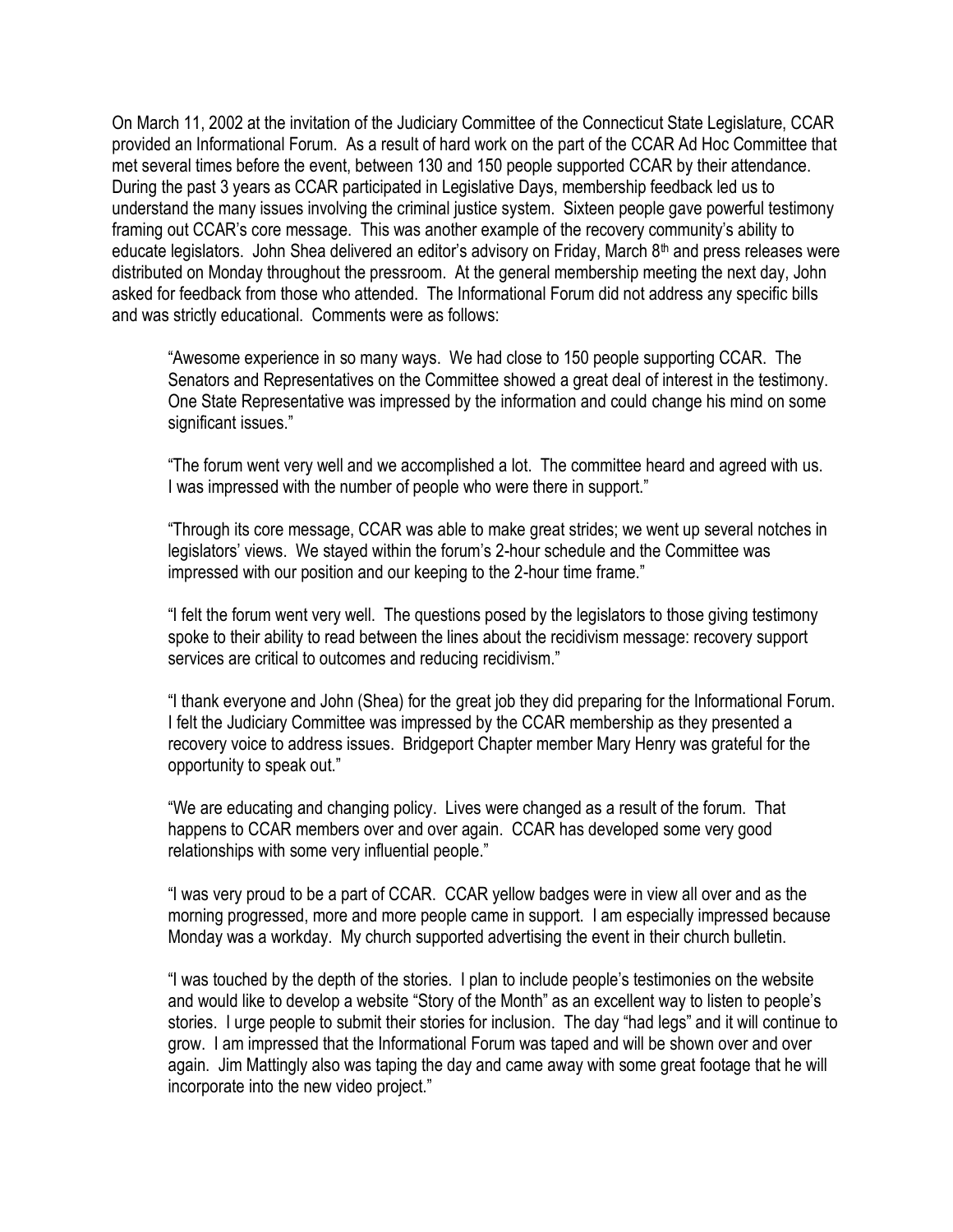"Committee members were focused on our educational message and we achieved our goal with our common message."

Planning began in earnest for the next Recovery Walks! scheduled for Sunday, September 22, 2002 from 10 AM – 4 PM in Bushnell Park, Hartford, CT with three meetings being held this quarter.

DMHAS has received funding from CSAT to help identify and assist individuals in the state who have been traumatized as a result of the terrorist attack of September 11, 2001. Their target audiences are the general public, mental health and addiction treatment programs and the mental health recovery community and the addiction recovery community. CCAR applied for and was awarded a \$50,000 grant to identify members of the alcohol and other drug addiction recovery community who may need assistance. Planning has begun for a forum in New London in mid-July.

Meetings were held with Jim Mattingly, the producer of our earlier video, to plan for the development of a new video to capture the healing power of the recovery community. The video will be based on our experience of our second Recovery Walks! held five days after the September 11<sup>th</sup> terrorist attack that resulted in a positive and healing experience for those who attended. People who attended the walk and others will be interviewed in an attempt to capture that healing experience. A meeting was also held with Darrell Decker, who developed our recovery posters, to discuss the development of an additional poster that will also present the healing power of the recovery community.

John Shea, Phillip Valentine and Bob Savage will be playing key roles in a Recovery Conference organized by the Substance Abuse and Prevention Agency in the City of New Haven for April 30, 2002. We will be serving on panels and leading workshops. Stacia Murphy of the National Council on Alcoholism and Drug Dependence (NCADD) will be a major presenter.

John Shea provided testimony in support of recovery housing at a zoning hearing in Enfield, CT on March 7, 2002

On January 14, Phillip Valentine delivered training "The Language of Recovery" to 18 people at the New London Chapter. Designed by Mr. Valentine, this training explores the power of language and the differences between the recovery community and those still active. The evaluations for this training were again outstanding and we feel that this training has significant potential for helping to reduce stigma within the recovery community.

A meeting was held with Allison Gould, Executive Director of the Rush Recovery Institute, to discuss ways that we may work together to enhance the recovery community. We agreed to help support their conference "Sin, Shame and Solutions: A Conference on Spirituality and Addictions" geared to workers in the faith community to be held in May. Phillip Valentine will lead the workshop "The Language of Recovery" three separate times and John Shea will help in the marketing process. The Betty Ford Center, Caron Foundation, Hanley-Hazelden Center, Hazelden and CCAR are all supporting the conference.

CCAR had signed a contract with High Point Communications Group, Inc to assist CCAR in implementing a Strategic Communication Process. CCAR, with training and guidance from High Point, was to take a series of steps to develop a consistent message throughout the organization. Due to an unforeseen change in our funding, this training had to be cancelled.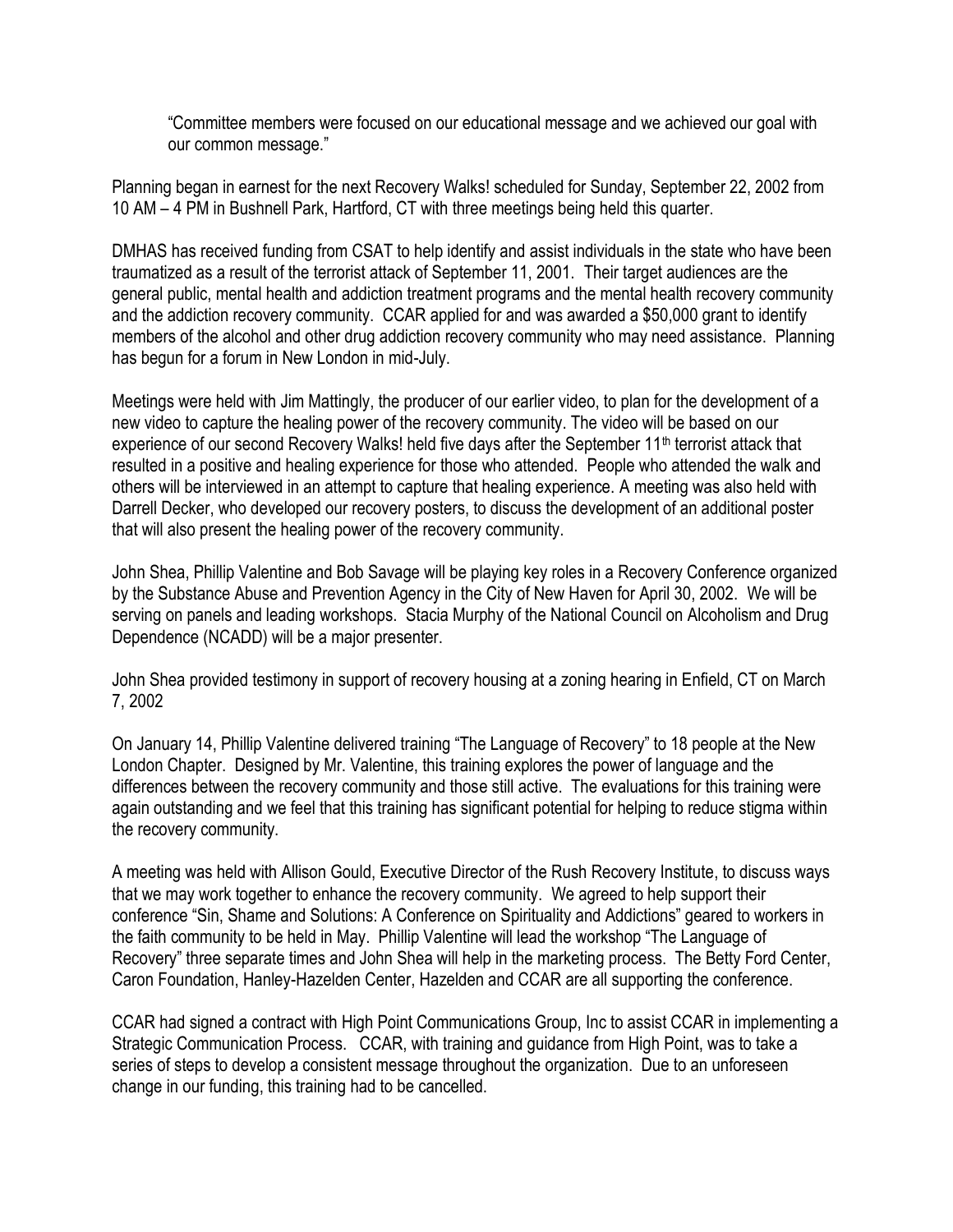We continue to participate in monthly meetings with the Department of Mental Health and Addiction Services (DMHAS) Commissioner on mental health and addiction advocacy issues. A key topic being discussed now is how parents may work within the client confidentially laws to keep informed of the progress of their child's progress in treatment.

CCAR members and staff continue to sit on several DMHAS committees including the State Advisory Board, the Policy and Planning Subcommittee of the State Board, the Training Steering Committee, the Addiction Services Planning Committee, the Technology Transfer Subcommittee, the Private Non-Profit Stakeholder Subcommittee, the Recovery Conference Planning Committee, the advocacy meeting with the Commissioner and the General Assistance Consumer Advisory Board. CCAR staff members either chair or co-chair several of these meetings.

Continue to participate in the NEAAR meetings where we share ideas and suggestions from other state organizations and plan how we may work together in the future.

#### *Goal 3: Organize recovering persons within professional and special population groups to form recovery advocacy organizations.*

Meetings were held with the president of the CT Chapter of the American Society for Addiction Medicine (ASAM) to continue our dialogue of how we may work together. Interesting possibilities are being developed.

A meeting was held with Beth Miller of ARM, a methadone advocate organization. Discussions were related to how we may work together on methadone issues and more particular how we may influence the Department of Correction to accept methadone as part of a detox process for inmates that need it. We plan to meet every six weeks to continue our dialogue.

Diane Potvin gave a presentation to the Elderly Housing council of New London.

#### *Goal 4: Establish and enhance advocacy/education linkages with the five addiction treatment systems in Connecticut.*

In December, the Department of Children and Families (DCF), in collaboration with the Regional Youth/Adult Substance Abuse Project (RYASAP) and the University of Connecticut Health Center Department of Community Medicine (UCHC) received notice that they would receive funding for their Connecticut Adolescent Treatment Community Action Grant and asked Mr. Valentine to chair the Statewide Consensus Building Group. Mr. Valentine chaired the meeting in January.

John Shea met with the Department of Labor and DMHAS on policy regarding unemployment compensation issues related to alcohol and drug problems, treatment and recovery.

#### *Goal 5: Improve the use of recovery treatment concepts directly with treatment providers providing services within the five treatment systems.*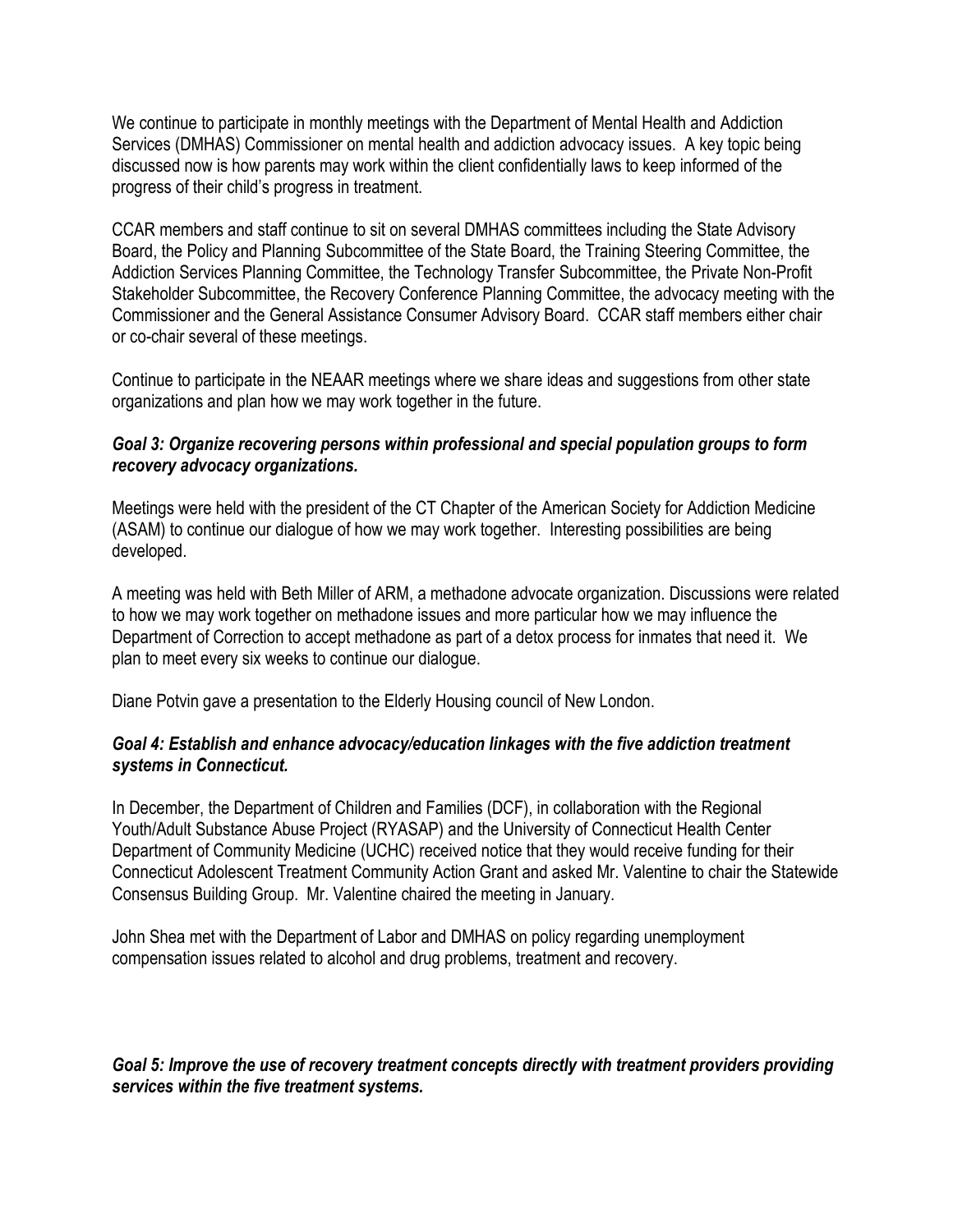Efforts to implement our Recovery Core Values in addiction treatment programs continued during the quarter. We ask the management, front line staff and clients to identify the positive aspects of the core values and the barriers to recovery and then CCAR reports the findings back to the top management of the respective programs. We presented the core values to a large men's treatment program in Stamford, as well as to the management staff of a large state run treatment program in Middletown. The executive directors of the three programs that we are working with have agreed to lead a workshop during our September 18-19, 2002 conference to report their experiences of working with CCAR and the Recovery Core Values.

#### *Goal 6: Develop recovery-oriented corporations within the recovery community to employ recovering persons to provide recovery support services and other recovery-related services.*

No significant activities took place this quarter to address this goal.

#### *Goal 7: Improve the status and increase the numbers of alcohol- and drug-certified counselors in recovery working in the alcohol and drug treatment field in Connecticut.*

No significant activities took place this quarter to address this goal.

#### *Goal 8: Reduce the stigma associated with addiction within the addiction treatment programs and the recovering community.*

A number of meetings were held to continue planning for the Recovery Conference scheduled for next September 18-19 sponsored by CCAR, Advocacy Unlimited and the DMHAS. The primary purpose of the conference is to promote a Recovery Orientated System of Care based on our Recovery Core Values. The conference is partially funded by a CSAT Conference Grant. A number of nationally known speakers and workshop leaders have been confirmed to speak on a recovery approach for both mental health and addiction treatment. Bill White and Rick Sampson have agreed to be presenters. There will be 18 workshops covering recovery issues of importance to both the addiction and mental health field in **Connecticut.** 

We feel that the work we are doing with treatment programs in implementing our Recovery Core Values will help reduce stigma within that particular treatment program. What we learn here will help us work with other treatment programs.

## *Goal 9: Obtain alternative funding to replace the CSAT funding over the three-year period.*

We feel that the work we are doing to implement the Recovery Core Values may help us in this area. We are still struggling with this.

The shift in the Substance Abuse and Mental Health Services Administration (SAMSHA) budget away from advocacy will have a serious impact on CCAR third year funding and CCAR will have to spend considerable time over the next year looking at possible fund-raising opportunities. Staff priorities will have to be rearranged.

#### *Goal 10: Measure the results of CCAR-implemented goals and objectives over the three- year period.*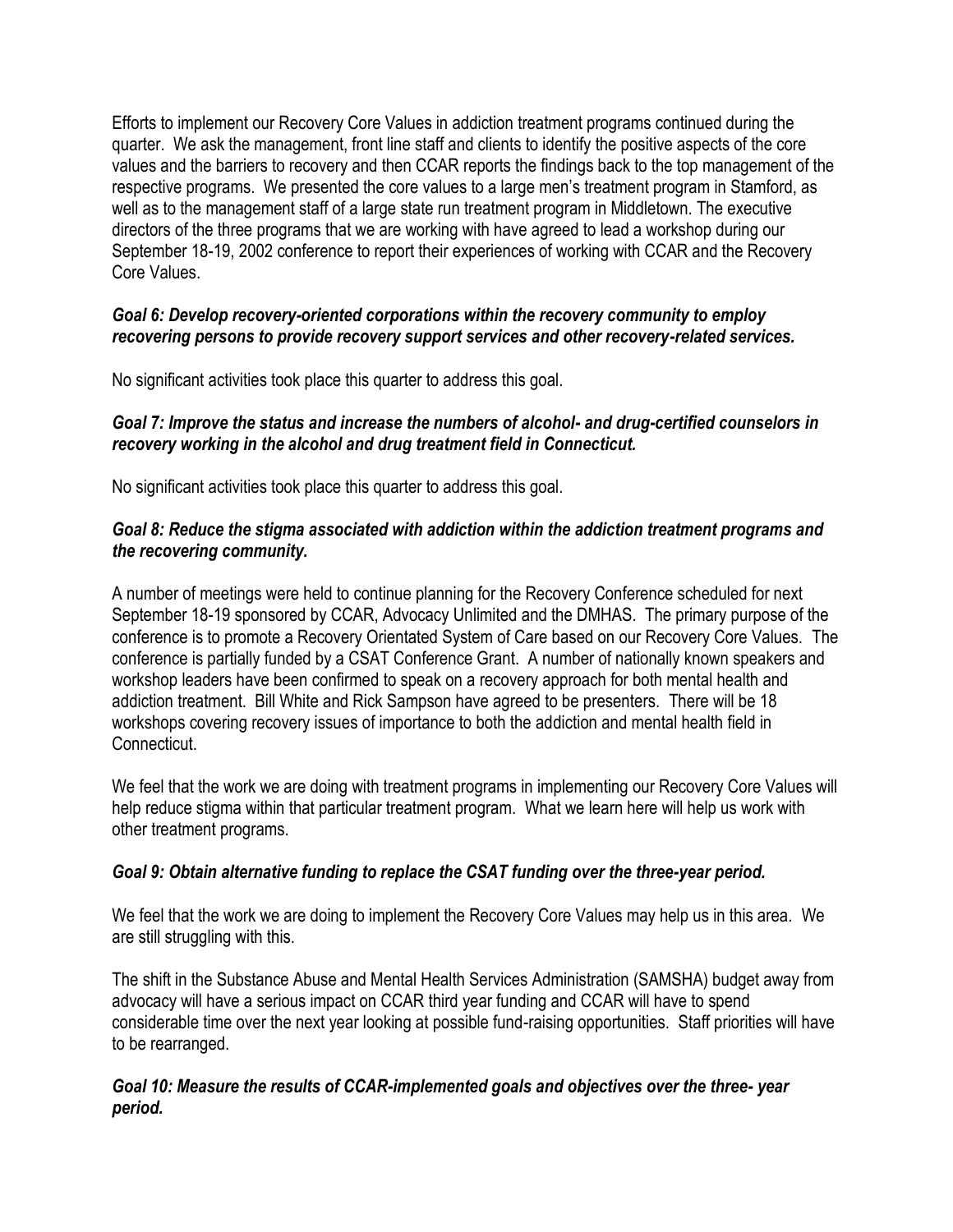No work has been started as yet on our evaluation process. We have to discuss this further with our Project **Officer** 

*Other areas:*

Bob Savage and John Shea attended the ATTC New England Governing Committee meeting at Brown University in Rhode Island.

# **Project Highlights: Third Quarter FY02 (April, May, June 2002)**

#### *Goal 1: Expand and build the CCAR organizational structure to expand capacity and effectively support our CCAR membership.*

As noted in the last two quarterly reports, one of CCAR's primary interests this year will be to recruit more family members. We held our 2<sup>nd</sup> and 3<sup>rd</sup> Family Focus Groups in a planned series of eight sessions to learn how we can be more effective in recruiting family members, to determine how best to support them as CCAR members and how they may be involved with our activities. One was with Legacies, a support group organized by parents whose son or daughter has died as a result of addiction. The other was with families who are active in AL-ANON. We are forwarding the transcribed results to William White who will be writing a paper entitled "The Role of the Family Member in the New Recovery Movement". The information collected to date indicates that this will be very helpful in enrolling more family members in our organization.

CCAR held three general membership meetings: one each on April 9<sup>th</sup>, May 14<sup>th</sup> and June 11<sup>th</sup>.

CCAR staff met with key leaders in the Bridgeport area in support of our CCAR Chapter located there. We also met with leaders in the New Haven and Norwalk communities in support of our planned opening of CCAR Chapters in those areas. We held our first CCAR Chapter meeting in New Haven on April 18th and it was a successful kick-off for CCAR members in that area. Norwalk held its first meeting on May 8<sup>th</sup>. We find these meetings valuable in addressing the needs of the area and to support our area coordinator's efforts in the area.

CCAR local chapters met – Bridgeport (3), Hartford (2), New Haven (3), New London (3), Norwalk (2), Stamford (3) and Windham (3) for a total of 19 local chapter meetings.

#### CCAR Chapter Highlights

- Bridgeport: Hosted a "Language of Recovery" workshop presented by Phillip Valentine. Began planning process for local Recovery Forum.
- Hartford: Held meeting with CCAR Board members from Hartford and strategized on how to improve the development of this Service Center.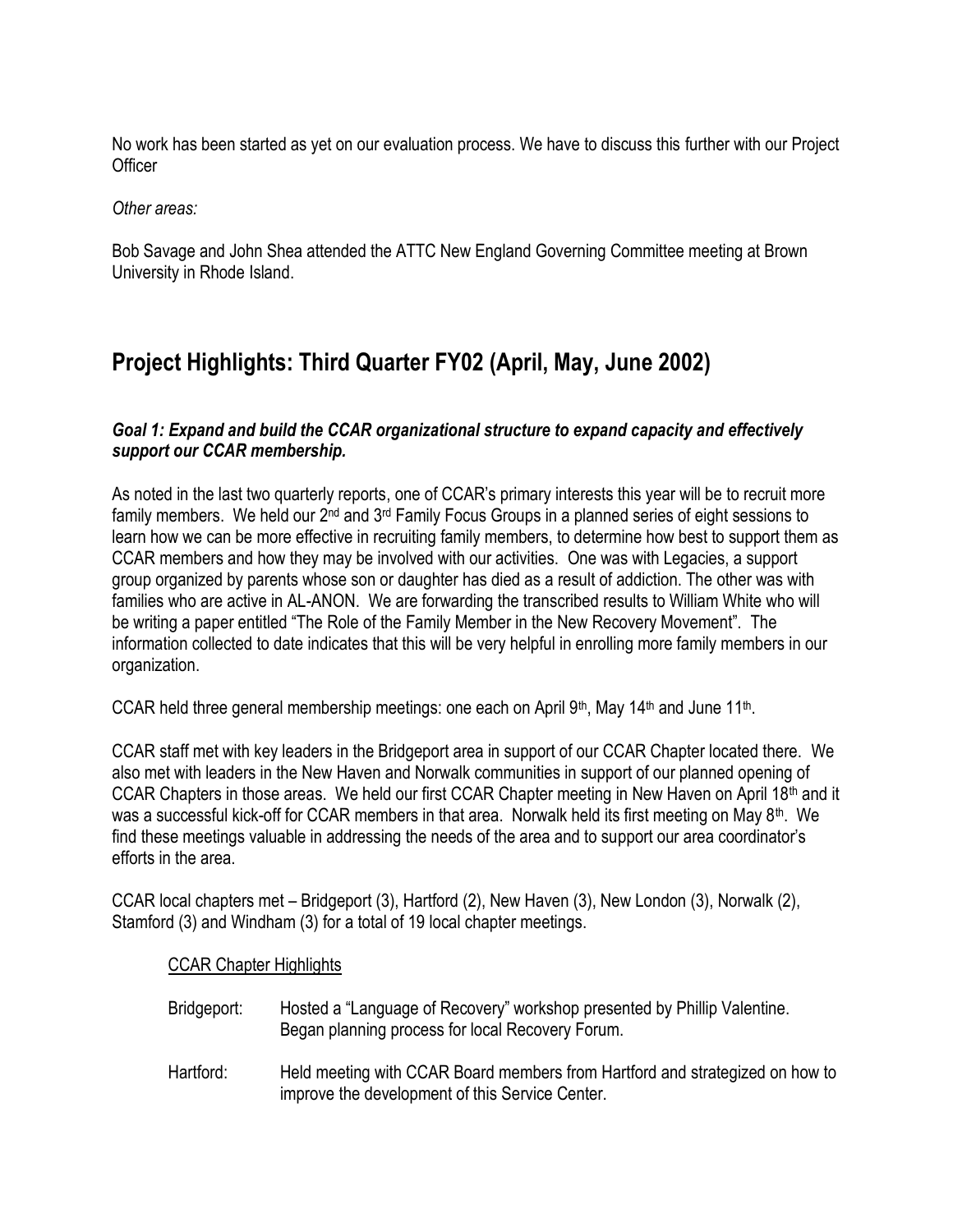- New Haven: Held first New Haven meeting in April with 19 in attendance. Provided information on CCAR and began the discussion of local issues that might be addressed through a Recovery Forum. In June, Jim Mattingly conducted interviews and videotaped the group discussing the healing power of recovery as a basis for producing a video entitled "The Healing Power of Recovery".
- New London: Along with regular CCAR updates, the New London Chapter focused on "Recovery Speaks in the Shadow of 9/11" to be held in New London on Saturday, July 20<sup>th</sup>. Began planning process for local Recovery Forum.
- Stamford: Began planning process for a local Recovery Forum.
- Windham: Every other week this chapter's members produce a 1-hour, live call-in public access TV show, "Positive Faces". There is excellent interchange with the local public**.** Began planning process for a local Recovery Forum. Continue to be involved with the planning of "Recovery Speaks in the Shadow of 9/11" scheduled for July 20, 2002.

Area Coordinators Michael Askew, Terrianne Deko and Diane Potvin gave several presentations about CCAR and about the recovery advocacy movement. Some of these places include Alliance Treatment Center, Brothers And Sisters In Christ – BASIC House, NEON Halfway House, Prison Prevention Unit, Liberation Meridian Guenster, Guenster WIN Program, Lebanon Pines, Teen Challenge, Clayton House, New Haven Oxford House, Hartford Oxford House, South Central Behavioral Health Network, Murphy Center, Windham Hospital, Integrated Behavioral Health, New London O.I.C., York Prison, Next Step, Old Lyme High School, Northeast Communities Against Substance Abuse (NECASA) and CPG.

The CCAR Membership Policy, designed to assist the communication processes with our Service Centers, is now under review by the area coordinators and members. We expect to finalize it in July.

Bob Savage participated in the DMHAS scholarship committee to select recipients of scholarships to the New England School of Addiction Studies. By combining CCAR scholarships with the DMHAS scholarships, CCAR was able to send six staff members and 13 CCAR members to the weeklong summer school held June 16-21 at Franklin Pierce College in Rindge, New Hampshire. Two CCAR Area Coordinators took the 24-hour course "Recovery Advocate Leadership Academy". Phillip Valentine and John Shea also gave a major presentation and an 8-hour course "The Recovery Perspective: Beyond the Treatment Episode". The school was a very empowering experience for our staff and members.

The CCAR website is maintained, updated and retooled by Mr. Valentine. The address is [www.ccar](http://www.ccar-recovery.org/)[recovery.org.](http://www.ccar-recovery.org/) This quarter the website received a total of 58,842 hits, the first time we had a decrease for one quarter.

CCAR interviewed for an open secretarial position and was very fortunate to hire Yolibel Feliciano who promises to be a great asset for our organization.

We initiated our search for additional space to accommodate our additional staff and meeting requirements. We were successful in finding space with increased square footage at a less expensive rate. The new space is located across the street from our present office and our move will take place the middle of July.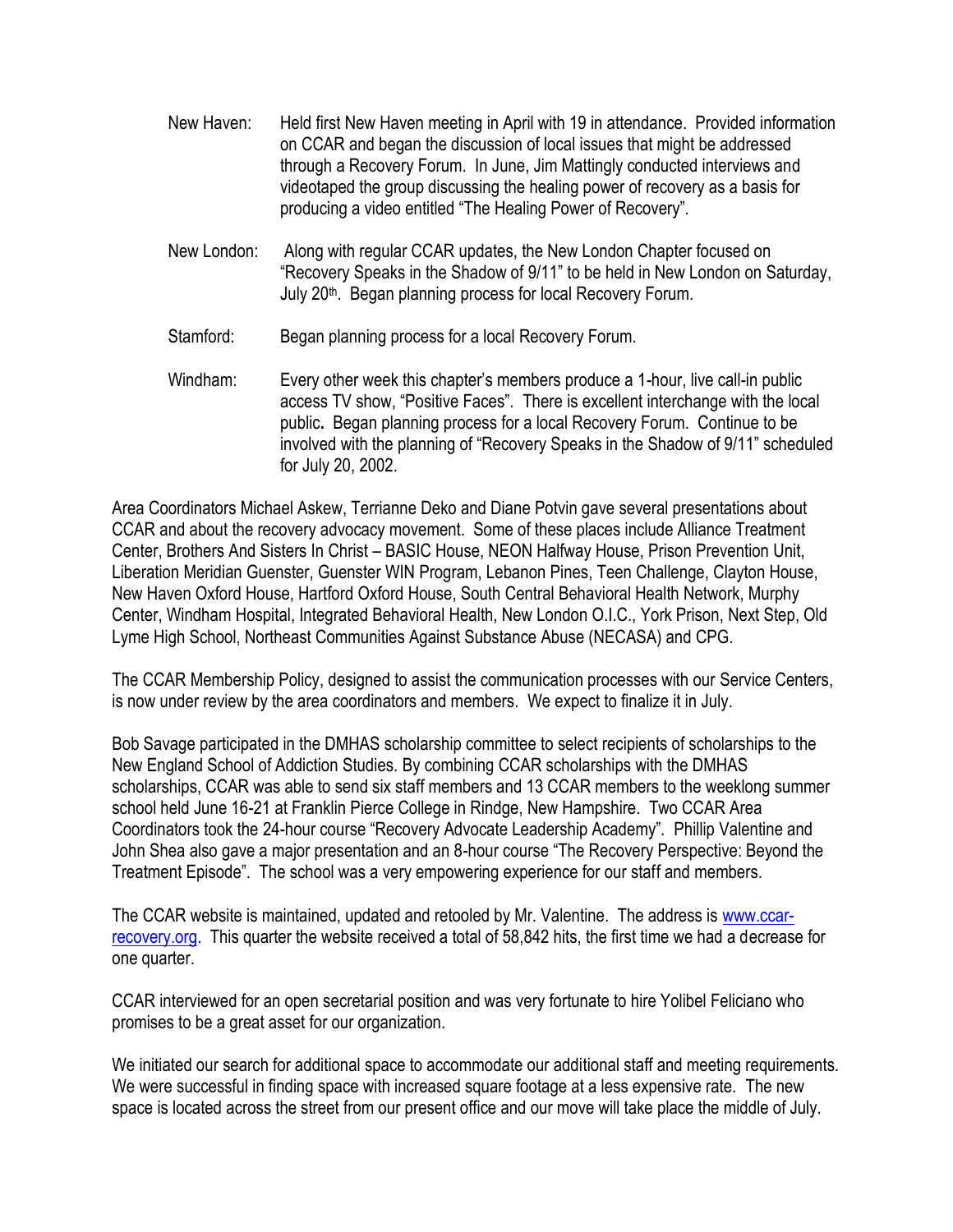We have developed and refined our accounting system. As our fiscal year for our DMHAS grant ends on June  $30<sup>th</sup>$ , we spent a considerable amount of time during the last two months of the quarter in helping to make certain that fiscal requirements of the grant will be met effectively.

A number of e-mails and telephone call were held with Cathy Nugent, our CSAT Project Officer, to help determine appropriate CCAR activities for year 2003 that can be supported by CSAT in view of the shift in direction for the RCSP program.

#### *Goal 2: Empower the CCAR membership to influence themselves, their families, policy makers, service provides, and the general public regarding recovery issues.*

Considerable effort has been put into the planning for Recovery Walks! 2002 scheduled for Sunday, September 22, 2002 from 10 AM – 4 PM in Bushnell Park, Hartford, CT. Three planning meetings were held this quarter. The logo was selected, t-shirts ordered, billboards, lawn signs, posters and flyers designed, chocolate bars ordered and sold as a fundraiser, volunteer groups identified, sponsorship packages mailed, database redesigned and developed and meeting with City of Hartford park authority was held.

DMHAS has received funding from CSAT to help identify and assist individuals in the state who have been traumatized as a result of the terrorist attack of September 11, 2001. Their target audiences are the general public, mental health and addiction treatment programs, the mental health recovery community and the addiction recovery community. CCAR applied for and was awarded a grant to identify members of the addiction recovery community who may need assistance. Several planning meetings have taken place in New London where the first forum "Recovery Speaks in the Shadow of 9/11" will be held on Saturday, July 20th from 9 am to 3 pm at Connecticut College.

Jim Mattingly, the producer of our earlier video, began taping for a new video to capture the healing power of the recovery community. The video will be based on our experience of our CCAR members involvement in the second Recovery Walks! held five days after the September 11<sup>th</sup> terrorist attack that resulted in a positive and healing experience for those who attended. People who attended the walk and others are being interviewed in an attempt to capture that healing experience. Focus groups and videotaping were conducted at the CCAR General Membership meeting on June 11th and the New Haven meeting on June 13<sup>th</sup>. Mr. Mattingly reports that these sessions went extremely well. A poster, which will also show the Healing Power of Recovery, is in the process of being developed by Darrell Decker from Concerned Citizens for Humanity (CCfH), who created the first three CCAR posters.

John Shea, Phillip Valentine and Bob Savage played key roles in a Recovery Conference organized by the Office of Substance Abuse and Prevention for the City of New Haven for April 30, 2002. Bob Savage facilitated a panel. Phillip Valentine gave a keynote luncheon address and ran "The Language of Recovery" workshop. John Shea was a participant on a panel and helped to market the event. Stacia Murphy of the National Council on Alcoholism and Drug Dependence (NCADD) presented the morning keynote address on stigma reduction.

During this quarter, Associate Director Phillip Valentine delivered the training "The Language of Recovery" to two different substance abuse counseling classes at Central Connecticut State University, to the CCAR Bridgeport Recovery Service Center, at a large Stigma Reduction conference in New Haven and three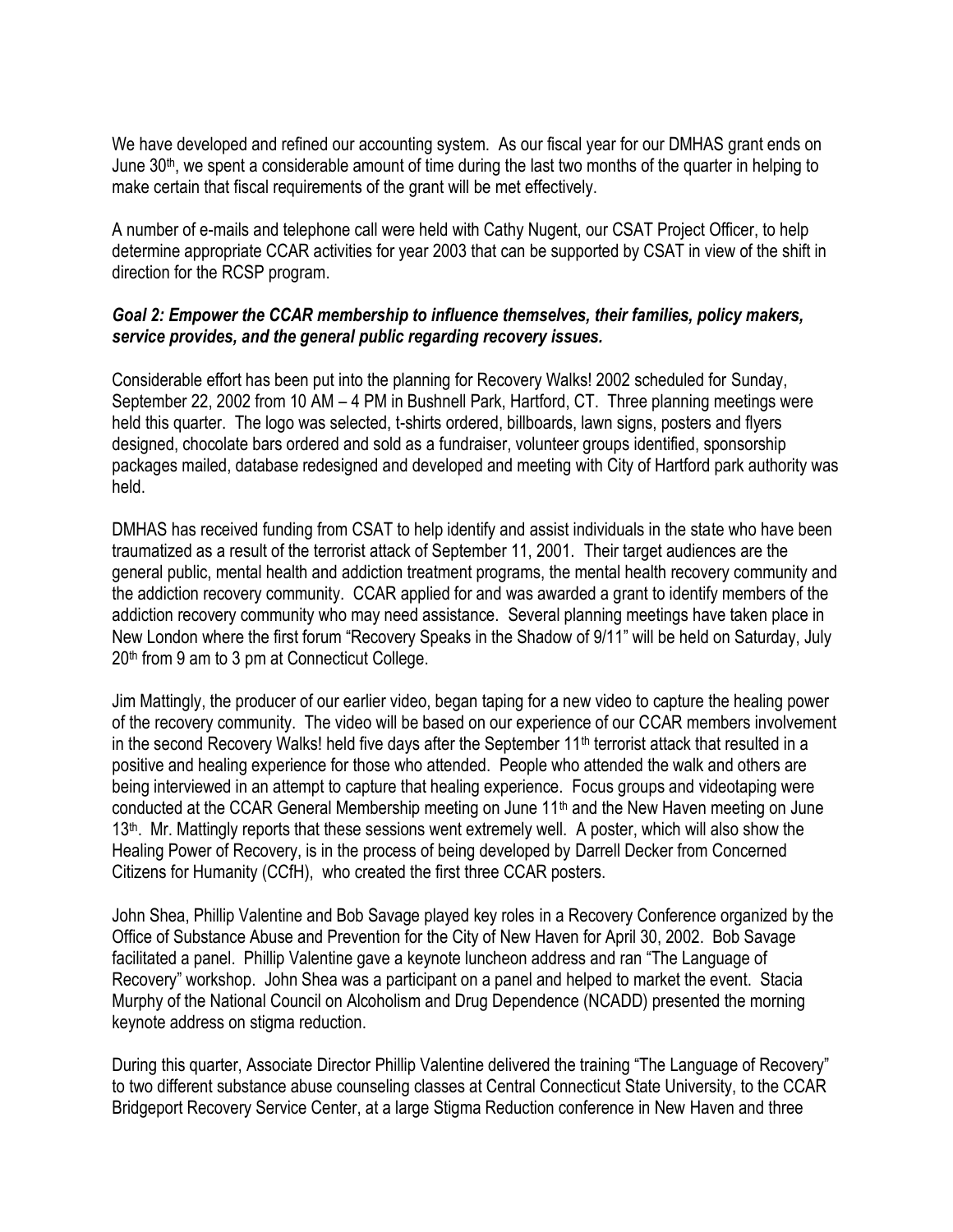times at "Sin, Shame and Solutions" – a conference put on by the Rush Recovery Institute for faith based workers. Designed by Mr. Valentine, this training explores the power of language, dramatically exposes stigma while highlighting the differences between the recovery community and those still active. The evaluations for this training have been outstanding and we feel that this training has significant potential for helping to reduce stigma within, and outside, the recovery community.

We, along with other Advocacy Leaders, continue to meet with Commissioner Kirk on a monthly basis to help keep him informed on current issues of concern to the advocacy community in Connecticut. An area that we are currently working on is to develop a brochure for parents to help them understand and work more effectively within the requirements of the Client Confidentially Regulations. Our family members identified this issue as a problem as they found it extremely difficult to determine the status of their family member while in treatment and to help support them in the process. We will also be working with providers to help educate them as to how they could be more flexible in providing information to the family members and still work within the Confidentiality Regulations.

CCAR members and staff continue to sit on several DMHAS committees including the State Advisory Board, the Policy and Planning Subcommittee of the State Board, the Training Steering Committee, the Addiction Services Planning Committee, the Technology Transfer Subcommittee, the Private Non-Profit Stakeholder Subcommittee, the Recovery Conference Planning Committee, the advocacy meeting with the Commissioner and the General Assistance Consumer Advisory Board. CCAR staff members either chair or co-chair several of these meetings.

Some of the other meetings that CCAR members and staff currently sit on: Department of Children & Families State Advisory Board, Mid-Fairfield Substance Abuse Council, Statewide Consensus Building Group for Adolescent Treatment, Advocates to End Homelessness, Regional Youth/Adult Substance Abuse Project (RYASAP), Bridgeport Substance Abuse Task Force and the Willimantic Ryan White Consortium.

We continue to attend the NEAAR leadership meetings held every second month. We find these meetings very valuable in the exchange of ideas and to help each other solve problems facing any particular NEAAR organization.

#### *Goal 3: Organize recovering persons within professional and special population groups to form recovery advocacy organizations.*

No significant activity took place this quarter.

#### *Goal 4: Establish and enhance advocacy/education linkages with the five addiction treatment systems in Connecticut.*

Associate Director John Shea continues to meet with the Department of Labor and DMHAS on policy regarding unemployment compensation issues related to alcohol and drug problems, treatment and recovery. He also attend the CT Alcohol and Drug Policy Council chaired by Commissioners Tom Kirk (DMHAS) and Kristine Ragaglia (DCF)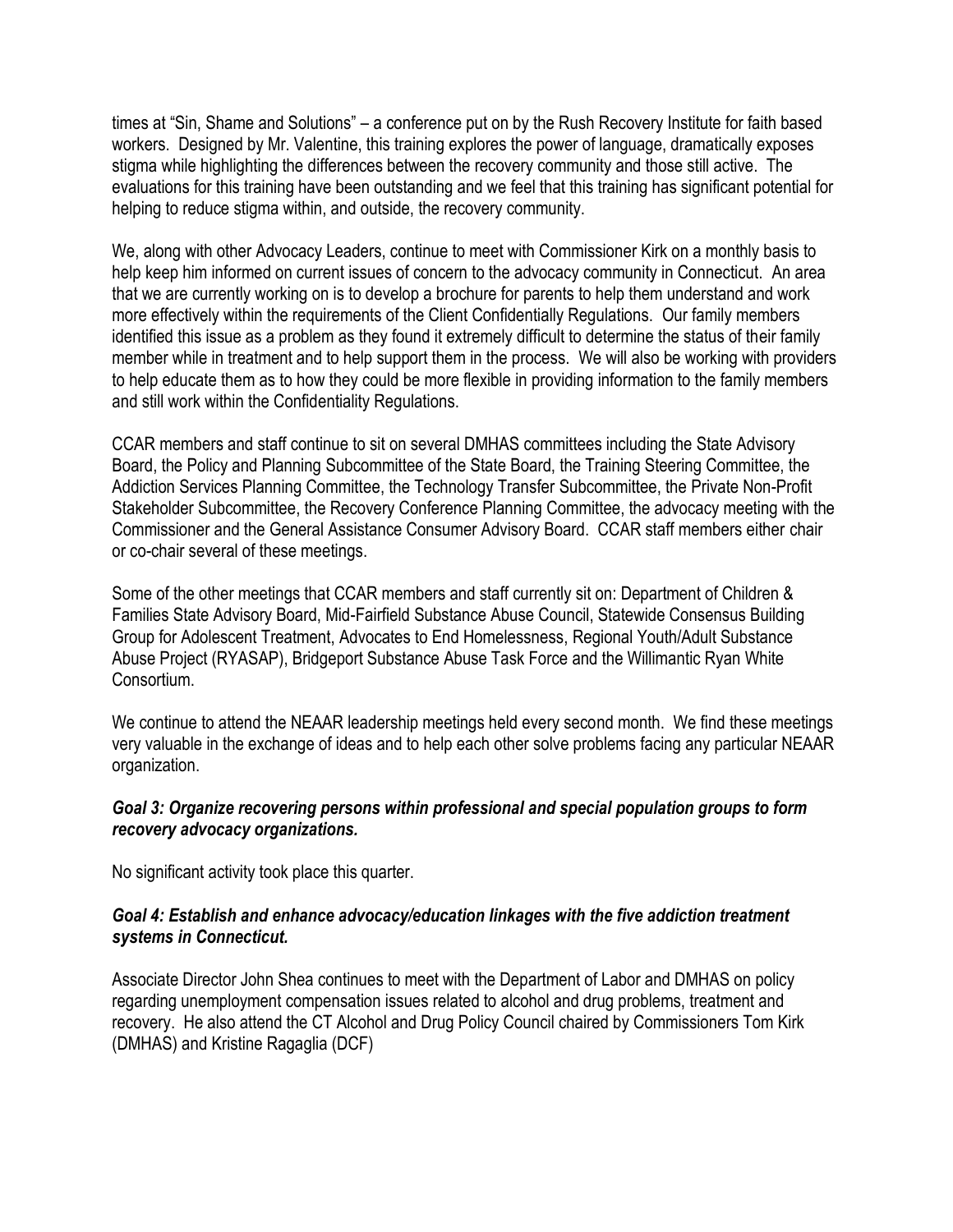CCAR member Sandra Valentine attended her first Department of Children & Families (DCF) State Advisory Board meeting as a mother and a person in recovery. A Governor's appointee, Mrs. Valentine is one of a few people selected to be on this board.

#### *Goal 5: Improve the use of recovery treatment concepts directly with treatment providers providing services within the five treatment systems.*

Efforts to implement our Recovery Core Values in addiction treatment programs continued during the quarter. We presented the Recovery Core Values to the top management, front line staff and clients of a 50 bed male unit at Merritt Hall and also at a methadone program in the southern part of the state. Both the programs and CCAR are finding the process very useful. Officials of the treatment programs will present the results of the implementation of the core values in their respective programs during a workshop as part of our Recovery Conference scheduled for September 18-19, 2002.

CCAR Project Director Bob Savage participated in a number of scheduled planning meetings for the development of "Exemplary Practice for Opioid Treatment for Latinos" in the Danbury area. The project is to design and develop a culturally competent and gender-specific model treatment protocol. A CSAT Grant supports this. CCAR will be playing a key role over the next few months in recruiting Latinos to participate in the process and to help them reach consensus on the type of methadone program that will be most acceptable to the Latino and other minority populations in the Danbury Area related to Latino involvement in methadone treatment.

#### *Goal 6: Develop recovery-oriented corporations within the recovery community to employ recovering persons to provide recovery support services and other recovery-related services.*

No significant activities took place this quarter to address this goal.

#### *Goal 7: Improve the status and increase the numbers of alcohol- and drug-certified counselors in recovery working in the alcohol and drug treatment field in Connecticut.*

Bob Savage participated in two DMHAS Advisory Board meetings for their new Project for Addictions and Cultural Competency Training (PACCT) program. PACCT is a comprehensive recruitment, training, mentoring and internship program; it aims to increase the numbers of Latino, African Origin, and Asian professionals treating persons in New Haven, Hartford and Bridgeport by providing specialized career development opportunities. The first class of thirty is scheduled to start in October.

#### *Goal 8: Reduce the stigma associated with addiction within the addiction treatment programs and the recovering community.*

CCAR participated in a number of planning meetings for the Recovery Conference scheduled for September 18 and 19<sup>th</sup>. CCAR staff serves on the planning, marketing and logistics subcommittees that are actively involved in organizing the conference. The conference is sponsored by DMHAS, CCAR and Advocacy Unlimited, Inc. and is partially supported by a CSAT conference grant. The primary purpose of the conference is to continue to publicize our Recovery Core Values and to promote the implementation of the DMHAS Recovery Orientated System of Care for both Mental Health and Addictions.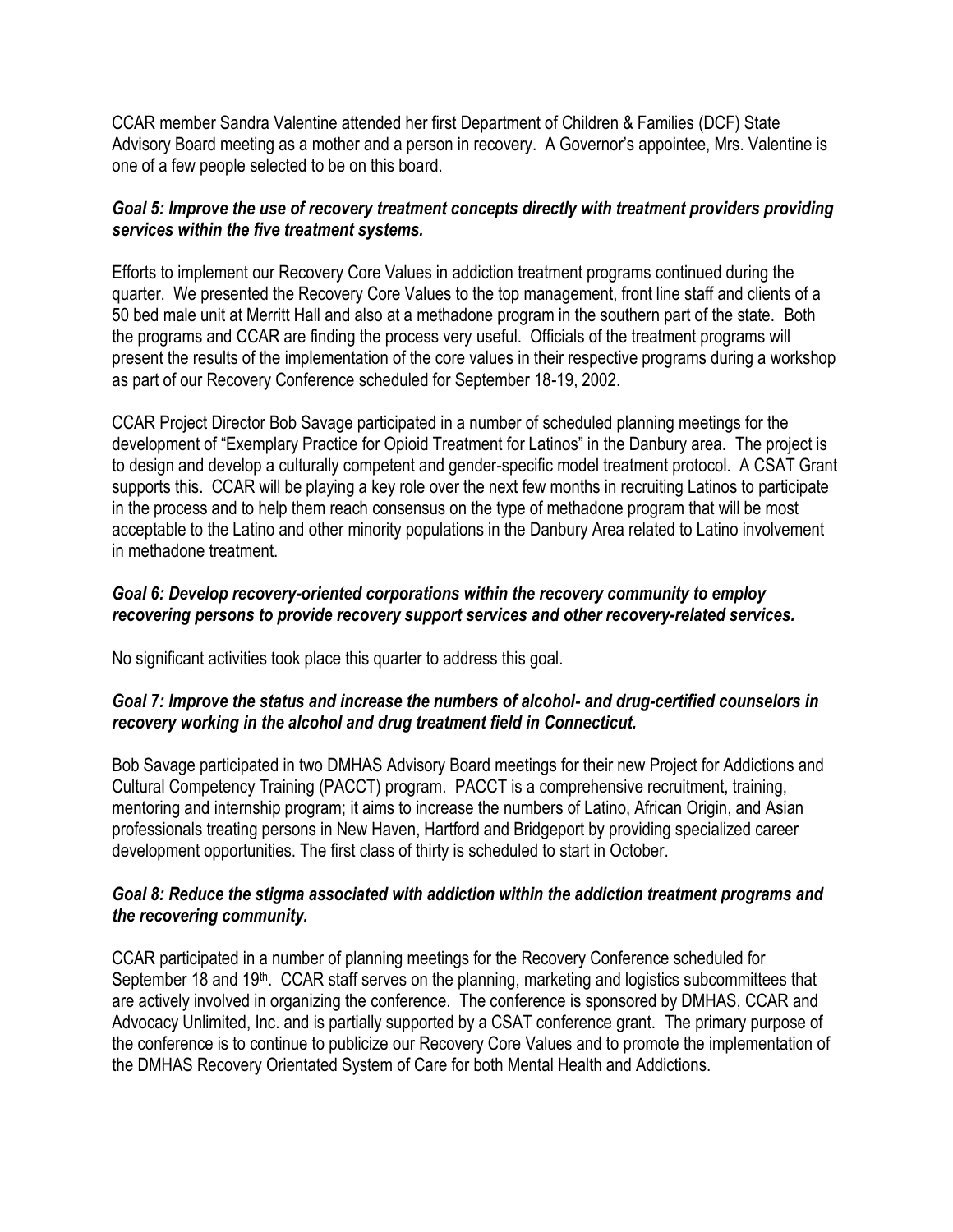CCAR participated with members of Advocacy Unlimited, Inc. in the filming of a DMHAS funded hour long video to describe the history and content of the Recovery Core Values. DMHAS will be using the video to help publicize the Recovery Core Values with both mental health and addiction treatment providers to stress DMHAS's requirements that the core values be used in support of their Recovery Oriented System of Care.

Bob Savage met to share ideas with Jim Siminowski the newly appointed DMHAS staff member who is responsible for overseeing the implementation of the DMHAS supported Recovery-Oriented System of Care that will be based on our Recovery Core Values.

#### *Goal 9: Obtain alternative funding to replace the CSAT funding over the three-year period.*

The shift in the Substance Abuse and Mental Health Services Administration (SAMSHA) budget away from advocacy will definitely have an impact on CCAR's operation. As a result, CCAR will be spending considerable time over the next year looking at possible fund-raising opportunities.

Bob Savage met with the executive director and a board member of Stepping Stones Foundation to discuss their response to our proposal to develop a manual on how to organize the recovery community which can be used by new and developing recovery community groups across the nation. We expect to learn if they will fund this project sometime in early July.

CCAR staff met with Tom Reynolds, principle fundraiser for the Hartford YMCA , to discuss possible fundraising opportunities.

#### **Goal 10: Measure the results of CCAR-implemented goals and objectives over the three- year period.**

No significant evaluation activities were implemented during this quarter. We are still looking forward to guidance from CSAT on how to approach our evaluation process.

We recently received an update on GPRA and are in the process of implementation.

#### **Other areas of interest:**

John Shea, Diane Potvin attended FOR-NH Conference featuring the Recovery Association Project (RAP). Bob Savage, John Shea and Phillip Valentine attended a 3-day RCSP meeting about the paradigm shift to recovery services in Washington.

Bob Savage met with Yuri Tarnavskyj from Friends of Recovery - New Jersey (FOR-NJ) to continue our discussion on how we can support each other in the growth of our organizations.

Bob Savage and John Shea attended ATTC Governing Board meeting. The board is very supportive of CCAR and NEAAR. They are currently conducting a survey to get some base line information on the addiction work force in New England with the intent of developing recommendations for improvement.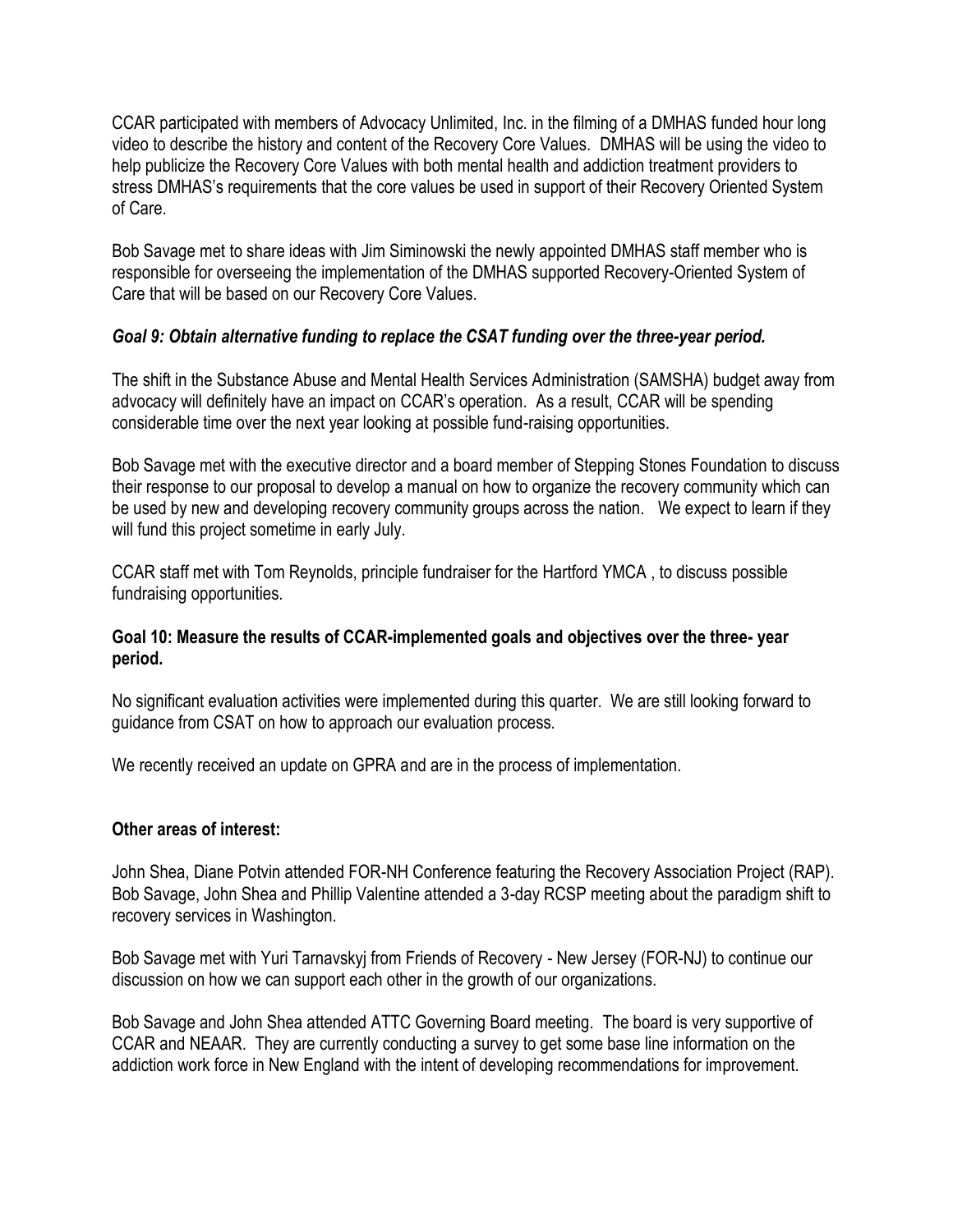Bob Savage met with Stacia Murphy, president of NCADD, in New York City to discuss possible ways that we could work together on issues of mutual importance.

Bob Savage participated in the Campaign Advisory Committee meeting in Washington, DC led by Rick Sampson of the Alliance Project. The purpose of the meeting was to continue the development of a work plan for the Alliance Project.

# **Project Highlights: Fourth Quarter FY02 (July, August, September 2002)**

In response to our CSAT Project Officer Cathy Nugent's, request in an email dated October 9th and titled "Various Reports Due", CCAR offers the following:

CCAR held a staff retreat and series of staff meetings to start the process of establishing how we will implement the shift in focus to meet the new CSAT requirements. The areas that we are addressing are as follows:

- 1. Discussion and mutual understanding regarding the CSAT Paradigm Shift and our planned approach to meeting the new requirements.
- 2. Discussion of plans to reorganize CCAR to meet the new requirements.
- 3. Planning and setting priorities to meet the CSAT response in the following areas:
	- a. How to enroll CCAR membership (recovering persons, family members and allies) in the process.
	- b. Hold focus groups with our chapter members to determine:
		- (1) the need to help sustain their recovery and improve their quality of life.
		- (2) what type of service CCAR members are interested in doing on a volunteer basis to assist other persons in sustaining their recovery and
		- (3) what service CCAR members are interested in doing that will improve the health and productivity of their community.
	- c. Review, summarize and prioritize focus group information to develop service programs to meet the identified needs.
	- d. Update current curricula and develop new curricula to meet training/TA needs.
	- e. Set up service/training program and identify trainers.
	- f. Schedule, publicize and provide the training/technical assistance.
	- g. Provide support to CCAR members in implementing their choices.
	- h. Determine how best to use our monthly statewide meeting to support the service program.
	- i. Determine how this shift relates to the DMHAS funding requirements, education/advocacy and other statewide activities.

We will be holding additional staff retreats and devoting a good portion of our staff meetings to properly develop our approach.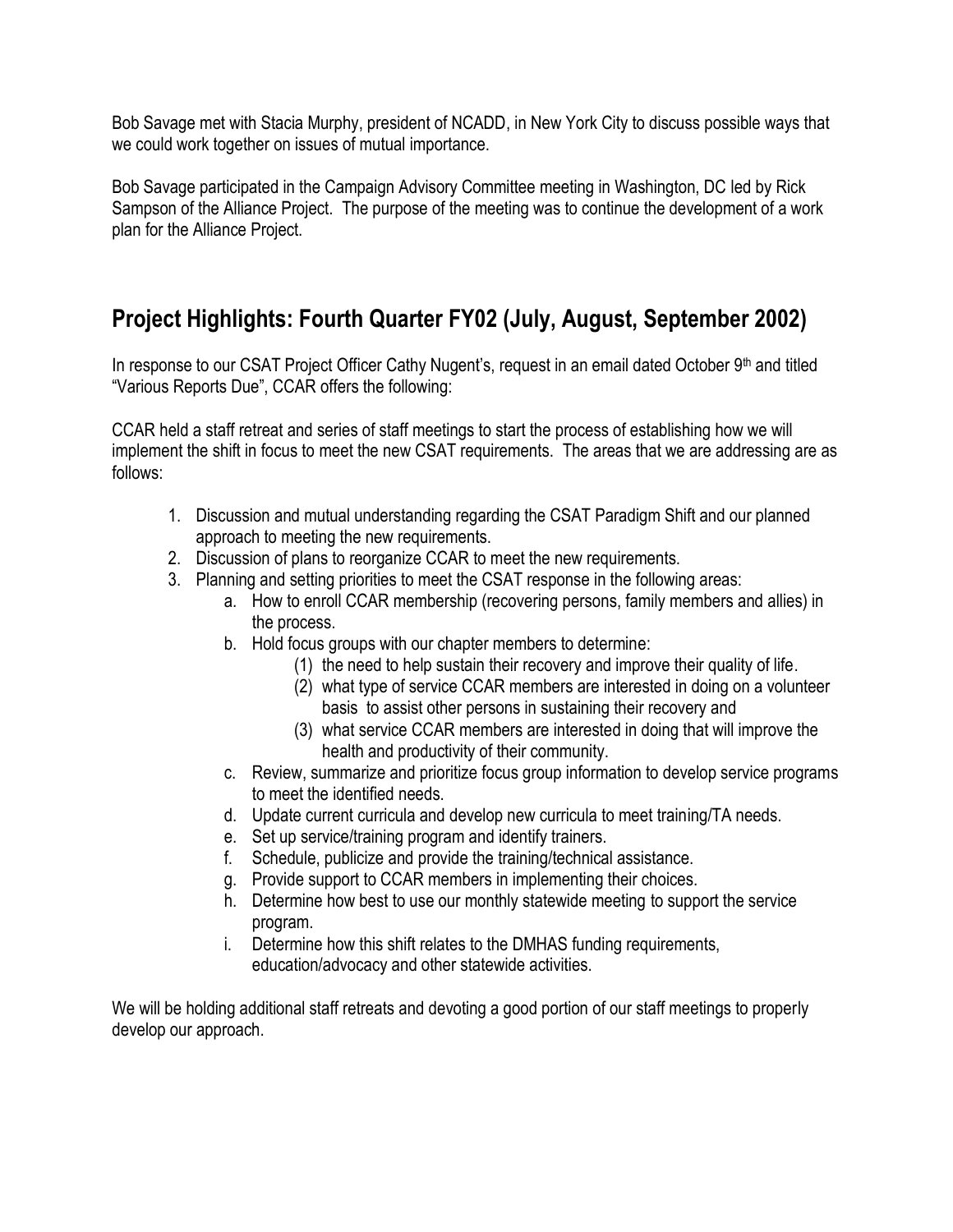#### *Goal 1: Expand and build the CCAR organizational structure to expand capacity and effectively support our CCAR membership.*

CCAR held three general membership meetings: one each on July 9<sup>th</sup>, August 13<sup>th</sup>, and September 10<sup>th</sup>. CCAR local chapters met – Bridgeport (3), New Haven (3), New London (3), Norwalk (3), Stamford (3) and Windham (3) for a total of 18 local chapter meetings.

### **CCAR Local Chapter Highlights**

#### **Bridgeport**

- Chapter members took 40 Recovery Walk Signs and posted them in Bridgeport.
- 2 Chapter members attended the Recovery Works Conference.
- One member volunteered at Recovery Walks!

#### **New Haven**

- A very interesting and informative discussion was held on what type of trainings would be helpful to our members. We got excellent feedback.
- A discussion on "the concerns facing the recovery community in New Haven" was held. We had excellent input from our members.
- Jim Mattingly attended our meeting and video taped individual members' stories for the upcoming video, "The Healing Power of Recovery".
- A New Haven Chapter member donated a bus to transport people from the New Haven area to Recovery Walks! in Bushnell Park, Hartford.
- The New Haven Chapter made a banner and proudly walked in support of recovery at CCAR's 3<sup>rd</sup> annual Recovery Walks!
- 3 members received scholarships to the Recovery Works Conference and attended. All three were very grateful and enjoyed the learning experience.

## **New London**

- Ted Nikkola, from the New London Regional Action Council, attended one Chapter meeting and got input from the attending membership on the needs of the area so that he could incorporate them into the DMHAS Report on Statewide Priority Services for our region.
- All but 1 ad hoc planning meeting for Recovery Speaks in the Shadow of 9/11 was held in New London. There was a lot of input from the membership. A few of the members took the lead, with one hosting ad hoc meetings in his house and going around town to get the word out. He was running a sober house and his tenants put all the packets together.
- On Saturday, July 20, New London hosted Recovery Speaks in the Shadow of 9/11. About 200 people attended a whole Saturday consisting of information on 'recovery and trauma', a wonderful BBQ and entertainment all afternoon. Perhaps the most important aspect of the day was the relationships forged. Members from both the New London and Windham Chapter played a large role in meeting the Connecticut College, picking the menu and planning the agenda (who was speaking, etc). To borrow some words from William White, this was a tremendous example of "an intervention of hope".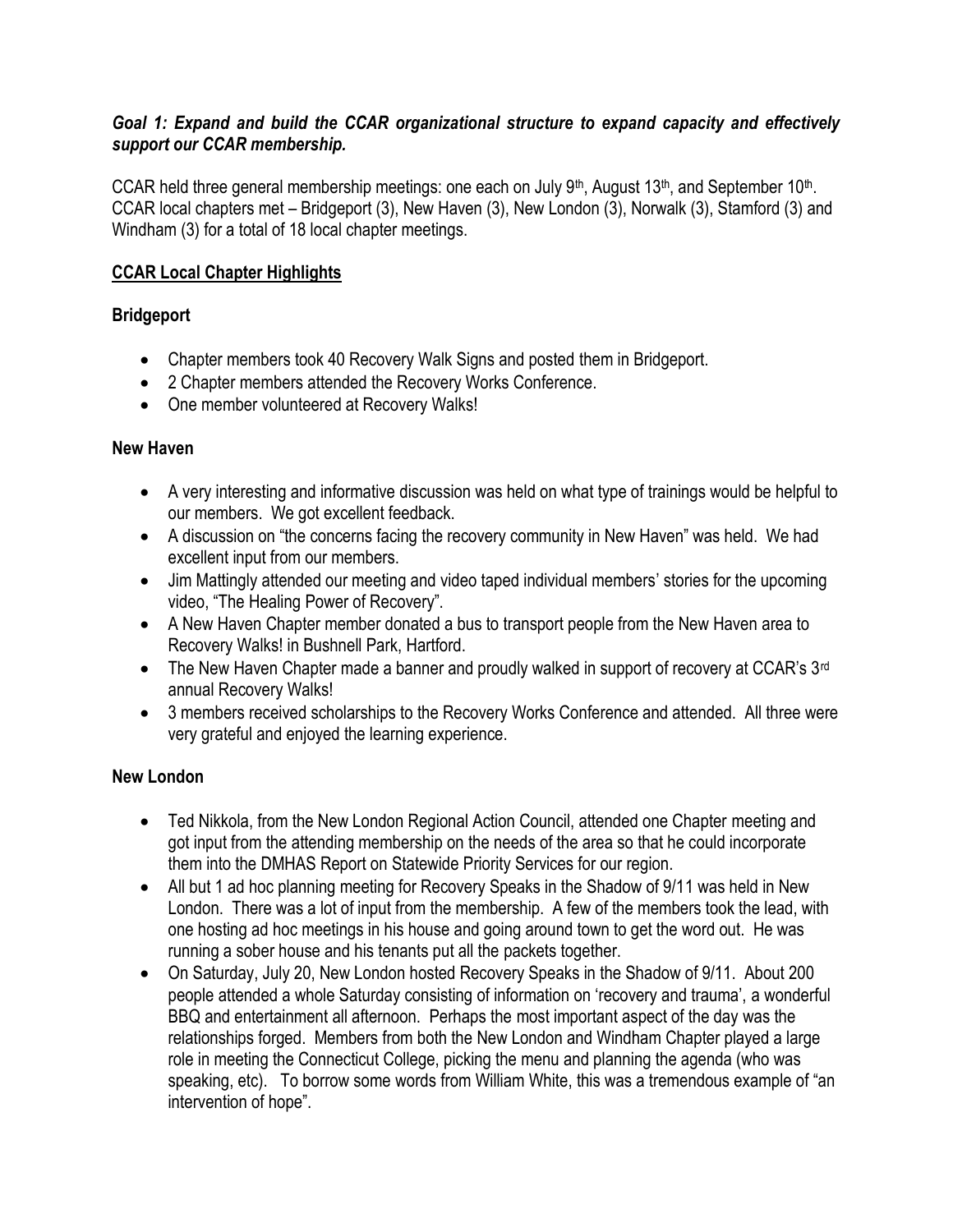- One of the New London Chapter members is now doing a New London Cable TV show called "Recovery Speaks" due to the frequent education he received by being a part of that Chapter. Even though it is not CCAR affiliated, he keeps the show positive and talks about positive things or a problem that is going on in the recovery community as they look for solutions.
- Ladies from the halfway houses made a banner for Recovery Walks!
- Two New London members were able to take advantage of a scholarship to the "Recovery Works" conference and were grateful for the experience

#### **Norwalk**

- Two chapter members applied for the PACCT program being offered by DMHAS. This is a program to help minorities enter the field of addiction counseling.
- Members posted Recovery Walks! lawn signs.
- Members attended the Recovery Works conference and Recovery Walks!
- Members set up a beautiful Recovery Walks! display in the Norwalk Public Library.

#### **Stamford**

• Members were involved with Recovery Walks!

#### **Windham**

- Bob Brex, the Executive Director of the Northeast Council Against Substance Abuse (NECASA) attended the Windham Chapter meeting and got input from the attending membership on the needs of the area so that he could incorporate them into the DMHAS Report on Statewide Priority Services for our region.
- Jim Mattingly got input from the membership on trauma and how it has affected their lives and how being in recovery has helped to be put in a video to be shared nationally.
- Hartford Courant reporter Bill Leukhardt interviewed some of the membership and we had an opened discussion at one of our meetings on the 'effect of heroin on Willimantic'. Diane Potvin, CCAR Senior Area Coordinator, took special interest in this because she wanted to make certain that even if Windham has the problem…it also has a lot of people in recovery.
- Diane recruited the pastor who works in the church where the Windham Chapter meeting is held and he has become a regular attendee.
- $\bullet$  On the 4<sup>th</sup> of July Windham has what they call the Boom Box Parade. With quick notice it was agreed that the Windham Chapter would walk in it. 9-10 members and their families showed up, carried the CCAR sign and waved at individuals on the sidelines. We got a lot of thumbs up and many people shouted, "Way to go!".
- The Windham Chapter had a good size display in the Willimantic Library for Recovery Month.
- One of the Windham Chapter members got 2 buses donated to transport people to Recovery Walks! with many of the members volunteering for the Walk. One of the members who works in a local treatment facility had the facility make the "CCAR - Windham Chapter" banner.
- $\bullet$  Windham members took part in a focus group for a 4<sup>th</sup> and new poster. An idea of one of our members prompted Darryl Decker from Concerned Citizens for Humanity to put the lion and the lamb together. The member is quite proud of his contribution. Note: This poster should be ready for distribution in November 2002.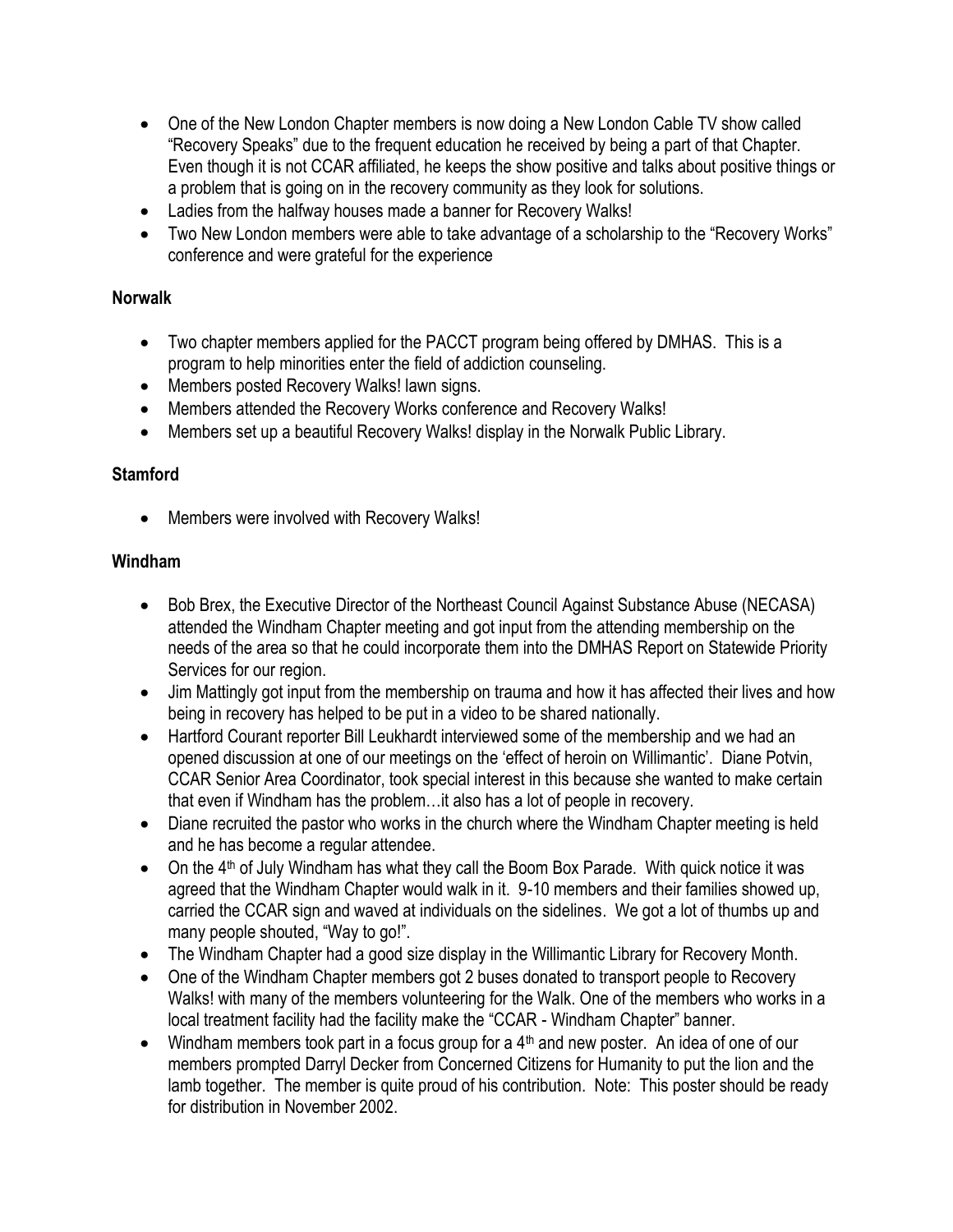- The Windham Chapter will also be hosting a Recovery Forum to educate people on the recovery process on October 28<sup>th</sup> called Recovery – Circle of Family and Friends. We have had 2 ad hoc planning meetings with 12-15 people attending.
- One of the Windham Chapter members is at the table of the Law Revision Commission for the process of developing a way to achieve a better quality of life for convicted felons in sustained recovery.
- Positive Faces continues to run on Channel 14, Charter Communications with guests such as Phil Valentine; Heather McDonald (who is a Chapter member, State DMHAS Board member who just started a new job in East Hartford Friends of Recovery – United (FOR-U); a fellow in recovery who is a sponsor for Alateen, John Potvin (who is a business owner, lived locally all his life and has been in recovery for 18 years); and a show that broadcasted parts of Bill White's RCSP luncheon address. In October, Charter will be broadcasting Bill White's entire speech. One member sang a couple songs live. Windham Chapter members handle the production of the show with 4 being involved since the start over one year ago. There are now 1 gentleman and 2 young men that work the cameras because they are in training and asked us if they could. They show up each time we have a show to do the cameras. Diane received a phone call from a lady who wanted to thank her and to let her know how grateful she was to "Positive Faces" for giving her sister back. For years she condemned her sister because she was an addict but because of the education and information that she received from the show, she now understands that addiction is a disease and that her sister did not deliberately hurt her or their family. This lady is now a member of the CCAR Windham Chapter and is helping us development our Recovery Forum.
- Some of our members were on an ad hoc committee (which meant about 5 extra meetings over the regular chapter meeting) for the planning of Recovery Speaks in the Shadow of 911 and had an important part in the program.

#### Membership Policy

The CCAR website is maintained, updated and retooled by Mr. Valentine. The address is [www.ccar](http://www.ccar-recovery.org/)[recovery.org.](http://www.ccar-recovery.org/) This past quarter the website received more hits than at any time since its inception – 80,183. We have added a Message Board that to date has received little use. We are hopeful that it will gain momentum.

During this quarter, CCAR moved into new office space.

#### *Goal 2: Empower the CCAR membership to influence themselves, their families, policy makers, service provides, and the general public regarding recovery issues.*

On Sunday September 22, 2002, over 3000 people showed up in Bushnell Park to proclaim their support for recovery from alcohol and other drug addiction. The four major television networks - ABC, CBS, NBC and Fox, covered the event. The Hartford Courant also wrote an article. Surprisingly, the media seemed to "get it". They talked about putting a positive face on recovery, that people do recover from alcohol and other addiction and lead productive lives. After a warm welcome by Project Director Bob Savage, Department of Mental Health and Addiction Services (DMHAS) Commissioner Thomas Kirk read an Official Statement from Governor John G. Rowland declaring September 22, 2002 to be the official state day to put a positive face on recovery. On a warm fall day Randell Clark from Norwalk, 13, the son of a person in recovery cut the ribbon to start the walk. The walkers streamed in front of the Capitol while seriousness settled over the participants as they thought about their own recovery, the recovery of a loved one or of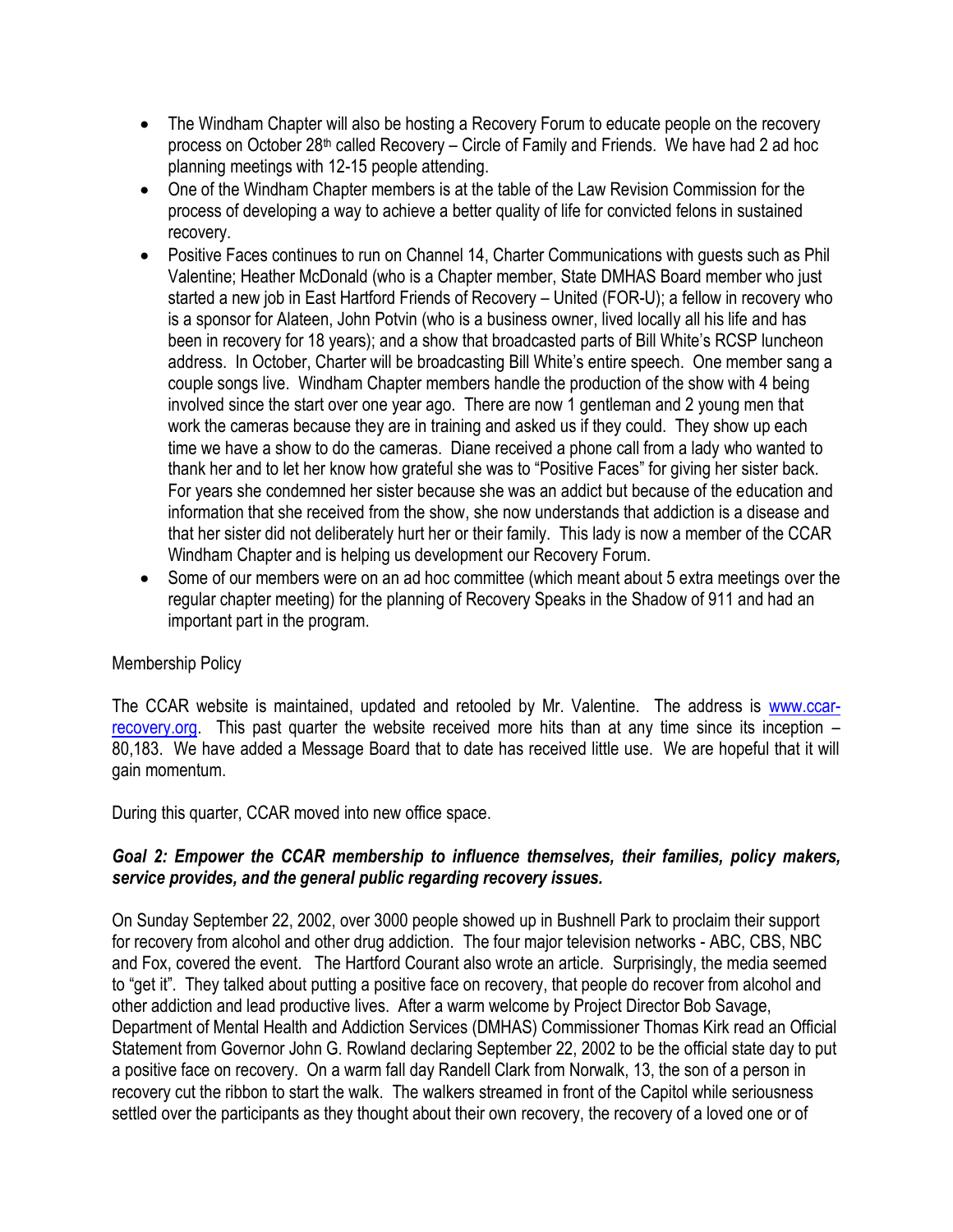someone not in recovery yet. Many groups carried banners. They returned to the staging area to a hot dog lunch that served up 3000 hot dogs, 2000 bags of chips, 2000 apples, 3400 bottles of water and 2000 cups of soda. 2750 Recovery Walks! t-shirts and 200 Recovery Walks! hats were given out. The "feet" logo was a big hit. The 500 lawn signs planted throughout the state drew immeasurable attention. In fact, the television news clips often focused on one of the lawn signs marking the walk route. Several people took advantage of the tent dedicated to trauma and recovery. Children were treated to two bounce houses, face painting and candy. Raffle prizes were drawn including a two round trip tickets to London, a bed and breakfast two-night stay, furniture gift certificates, health club memberships, framed prints and more. The day's entertainment included the Teen Challenge Choir, Arno Groot, Amanda Halsted, Selfish Steam, Sour Grapes, Tommy Dest, Liz, Set Free Praise Dancers, Sarah & Arno with guest Dennis Nevins, Practicing Umoja, Jean Luis and Hardwood. Many people stayed throughout the afternoon to listen and enjoy the music. Eighteen treatment providers from across the state brought over 600 clients new to recovery. Several directors described the clients as being more engaged in their recovery process by seeing that recovery has worked in the lives of hundreds and hundreds of individuals. Clients themselves often expressed some amazement at seeing so many people in support of recovery in one place, enjoying themselves and living life happy, joyous and free. They want what the recovery community has to offer.

CCAR hosted Recovery Speaks in the Shadow of 911 on July 20<sup>th</sup> at Connecticut College in New London, CT in response to a federal and state initiative. The Center for Trauma Response and Preparedness assisted in the planning and implementation. More than 200 people under the tent listened to the welcoming and supportive message by State Representative Rev. Wade Hyslop. Julian Ford, PhD, spent the entire morning educating the attendees on how to deal with trauma and answered many questions. After an appetizing barbeque there was a celebration of recovery with great group involvement inspired by the music by Sherry D'Alessandro, Bruce John and the mellow music of Sarah & Arno.

At Recovery Walks! 2002 we had a tent where walk participants were invited to stop in for educational and resource materials regarding trauma and recovery. As Kathy Dean from The Center for Trauma Response Recovery and Preparedness (CTRP) stated: "We are here today to give people at the walk an opportunity to take a time out joining us under the tent to learn a little about trauma and how sometimes traumatic experiences might interfere with daily recovery. People are here with us reflecting on the supports, skills and experiences in their own recovery process that they draw upon when things get tough." Walkers were invited to partake in a simple exercise entitled "Drawing My Recovery Crest" and to share their work with others. Walkers were offered printed educational materials on trauma, stress and recovery. Pathways to Healing, Trauma Services Directory produced though the Connecticut Department of Mental Health and Addiction Services Trauma Initiative was made available. Crisis intervention services were also available on site.

Jim Mattingly, the producer of our earlier video, continued production of a new video to capture the healing power of the recovery community. The video will be based on the experience of our CCAR members' involvement in the second Recovery Walks! held five days after the September 11<sup>th</sup> terrorist attack that resulted in a positive and healing experience for those who attended. People who attended the walk and others are being interviewed in an attempt to capture that healing experience. The anticipated completion of both the video and the poster is the middle of November.

We, along with other Advocacy Leaders, continue to meet with Commissioner Kirk on a monthly basis to help keep him informed on current issues of concern to the advocacy community in Connecticut.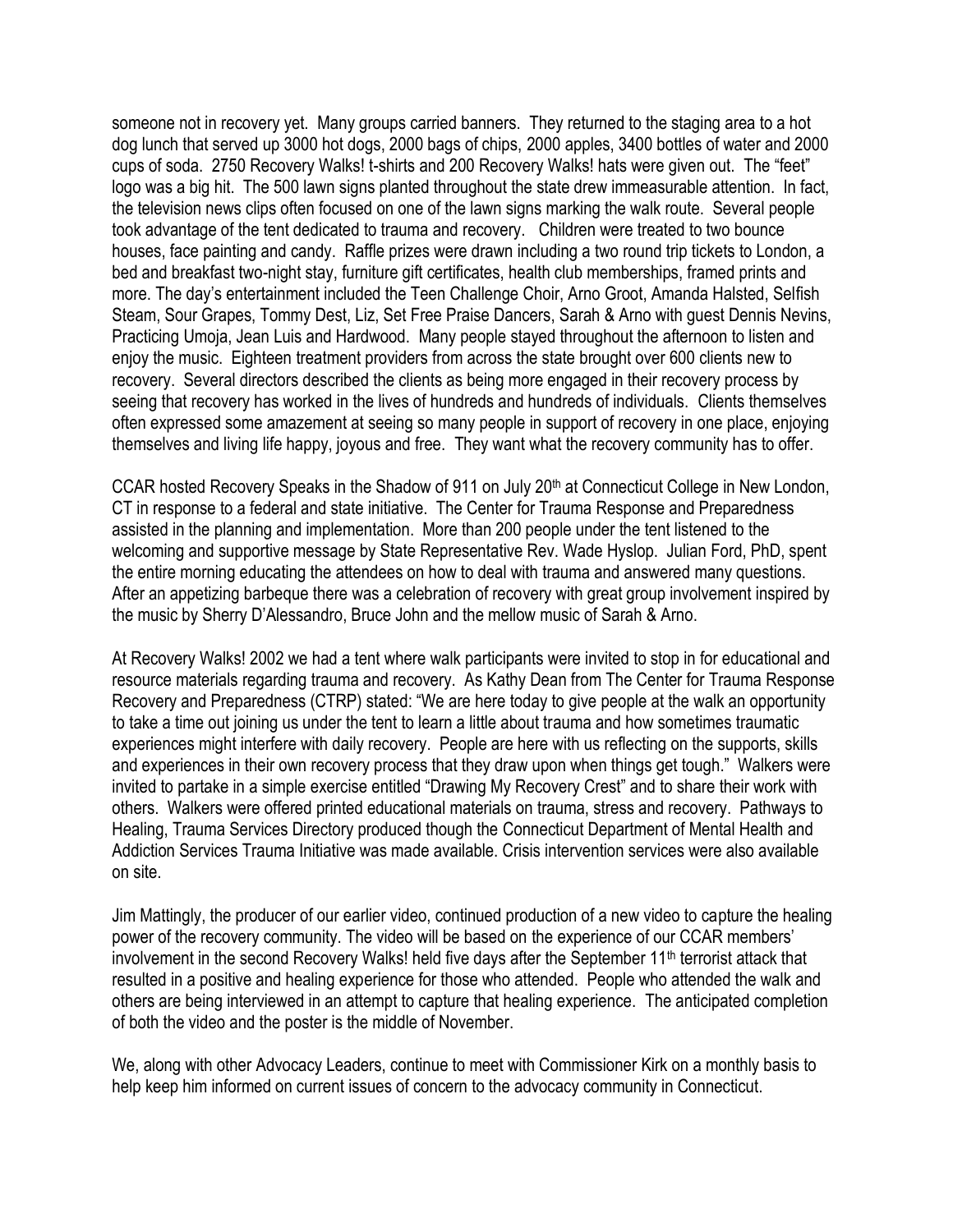CCAR members and staff continue to sit on several DMHAS committees including the State Advisory Board, the Policy and Planning Subcommittee of the State Board, the Training Steering Committee, the Addiction Services Planning Committee, the Technology Transfer Subcommittee, the Private Non-Profit Stakeholder Subcommittee, the Recovery Conference Planning Committee, the advocacy meeting with the Commissioner and the General Assistance Consumer Advisory Board. CCAR staff members either chair or co-chair several of these meetings.

Some of the other meetings that CCAR members and staff currently sit on: Department of Children & Families State Advisory Board, Mid-Fairfield Substance Abuse Council, Statewide Consensus Building Group for Adolescent Treatment, Advocates to End Homelessness, Regional Youth/Adult Substance Abuse Project (RYASAP), Bridgeport Substance Abuse Task Force and the Willimantic Ryan White Consortium.

We continue to attend the NEAAR leadership meetings held every second month. We find these meetings very valuable in the exchange of ideas and to help each other solve problems facing any particular NEAAR organization.

#### *Goal 3: Organize recovering persons within professional and special population groups to form recovery advocacy organizations.*

No significant activity took place this quarter.

#### *Goal 4: Establish and enhance advocacy/education linkages with the five addiction treatment systems in Connecticut.*

No significant activity took place this quarter.

#### *Goal 5: Improve the use of recovery treatment concepts directly with treatment providers providing services within the five treatment systems.*

We completed our series of meetings with three addiction treatment providers where we gave presentations on our Recovery Core Values to their executive staff, front line staff and clients. A confidential report was submitted to the executive team of each program showing the information that we collected. The reports included valuable information showing the commonalities and differences between the three groups in particular areas. An example is the different views of the three groups regarding the degree of input that clients have in their treatment plans. Representatives from the three programs conducted a workshop on the implementation of the recovery core values during the "Recovery Works: Implementing a Recovery-Oriented System of Care.

A number of meetings were held during the quarter with the Department of Mental Health and Addiction Services (DMHAS), Urban Policies Strategies and CCAR regarding the implementation of the CSAT grant entitled "Connecticut Exemplary Practice for Opioid Agonist Treatment in Danbury, Connecticut. CCAR's role in the grant is to collect information from the Latino Population involved in some way with Opioid Treatment i.e., family members, persons in treatment, persons currently active in their addiction and community leaders. This will be accomplished by holding focus groups with the above groups to collect the information and then formalize the data into a report. We have contracted with MCCA, a treatment program in Danbury, to do the outreach, with a professional group facilitator who will conduct the focus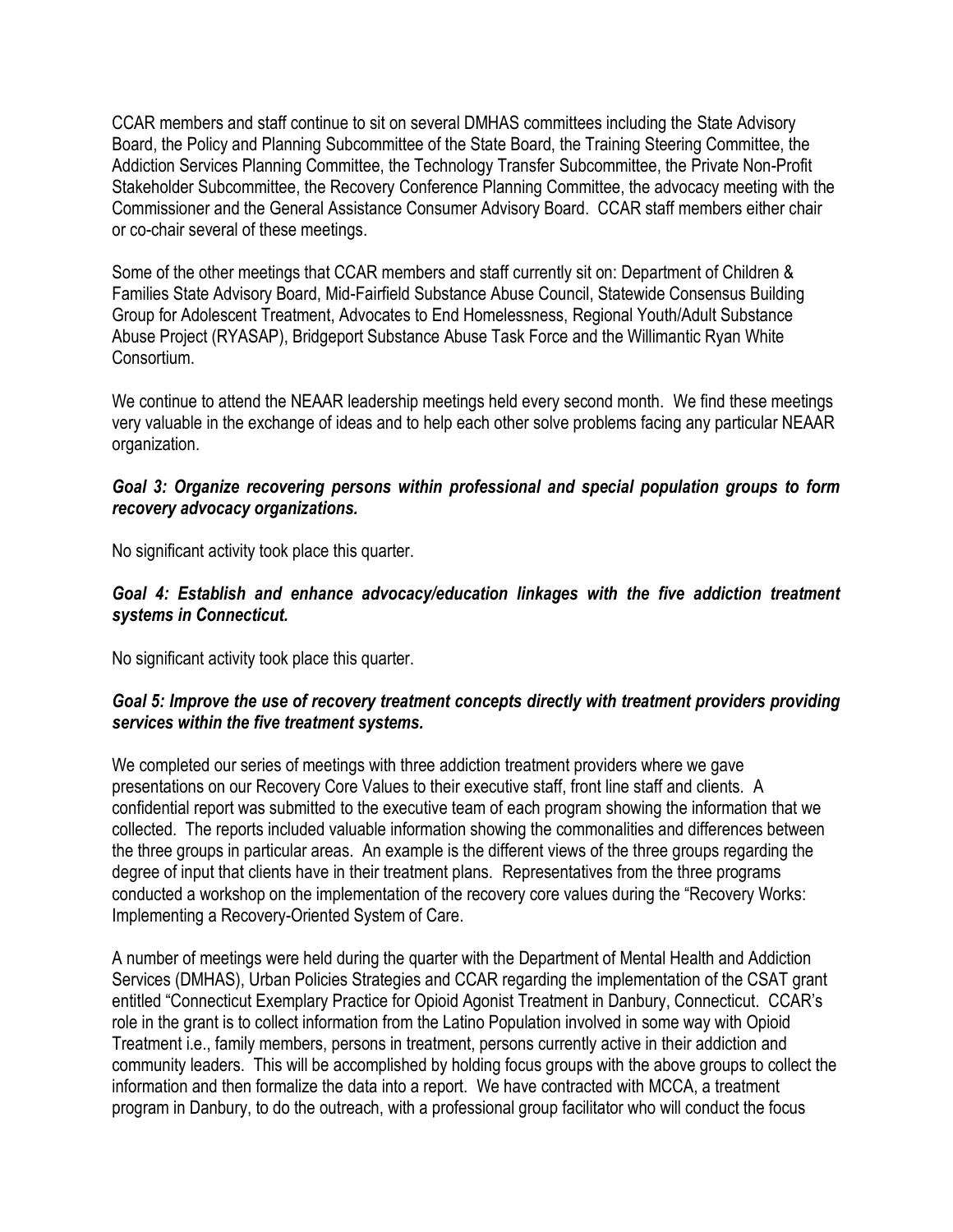groups along with a person conducting the evaluation from Urban Policies Strategies. DMHAS is the official grantee and the project is managed by representation from DMHAS, UPS and CCAR. Representation on the Implementation Committee is DMHAS, UPS, CCAR, MCCA and the focus group facilitator who meet on a regular basis. The first focus group was held on September 26, 2002.

#### *Goal 6: Develop recovery-oriented corporations within the recovery community to employ recovering persons to provide recovery support services and other recovery-related services.*

No significant activities took place this quarter to address this goal.

#### *Goal 7: Improve the status and increase the numbers of alcohol- and drug-certified counselors in recovery working in the alcohol and drug treatment field in Connecticut.*

No significant activity took place this quarter to address this goal.

#### *Goal 8: Reduce the stigma associated with addiction within the addiction treatment programs and the recovering community.*

CCAR played a key role in a very successful recovery month conference entitled "Recovery Works: Implementing A Recovery-Oriented System of Care". The grant was supported by a CSAT Conference Grant and DMHAS funding and was sponsored by CSAT, DMHAS, CCAR and Advocacy Unlimited, Inc. (our mental health counterparts). The planning process took place over the last year and included various addiction and mental health representatives from across the state. The Commissioner officially distributed his policy entitled "Promoting a Recovery-Oriented Service System" during the conference. The policy covers both mental health and addiction providers. There were excellent plenary speakers including Bill White, Rick Sampson and 18 workshops. Over 450 persons attended each day. We are proud of the fact that the Commissioner's policy and the overall conference were strongly influenced by the "Recovery Core Values" that were developed by CCAR and Advocacy Unlimited about three years ago.

## *Goal 9: Obtain alternative funding to replace the CSAT funding over the three-year period.*

The CCAR Board and staff have assigned a high priority to developing a CCAR Strategic Plan a critical first step for our ability to sustain our efforts beyond the CSAT grant period. We met with the principal person for fund raising for the YMCA who provided us with valuable information and also recommended an organization that could work with us to develop a Strategic Plan. We met with representatives from that organization and they submitted a proposal that was reviewed by our board members. The consultants verbally presented the proposal in a meeting attended by our board president and treasurer. The full board reviewed the proposal during our regularly scheduled Board of Directors meeting on September 24, 2002 and voted unanimously to move forward. We are now in the process of finalizing a contract with the consulting group and will start the process in November 2002. No CSAT money will be used to support this effort.

We received funding from Stepping Stones Foundation to develop a "How To Manual for the Recovery Community". We are still in the process of developing the manual. At the appropriate stage of development we will forward the draft manual to June Gertig of Health Systems Research, a CSAT Technical Consultant, for review and recommendations.